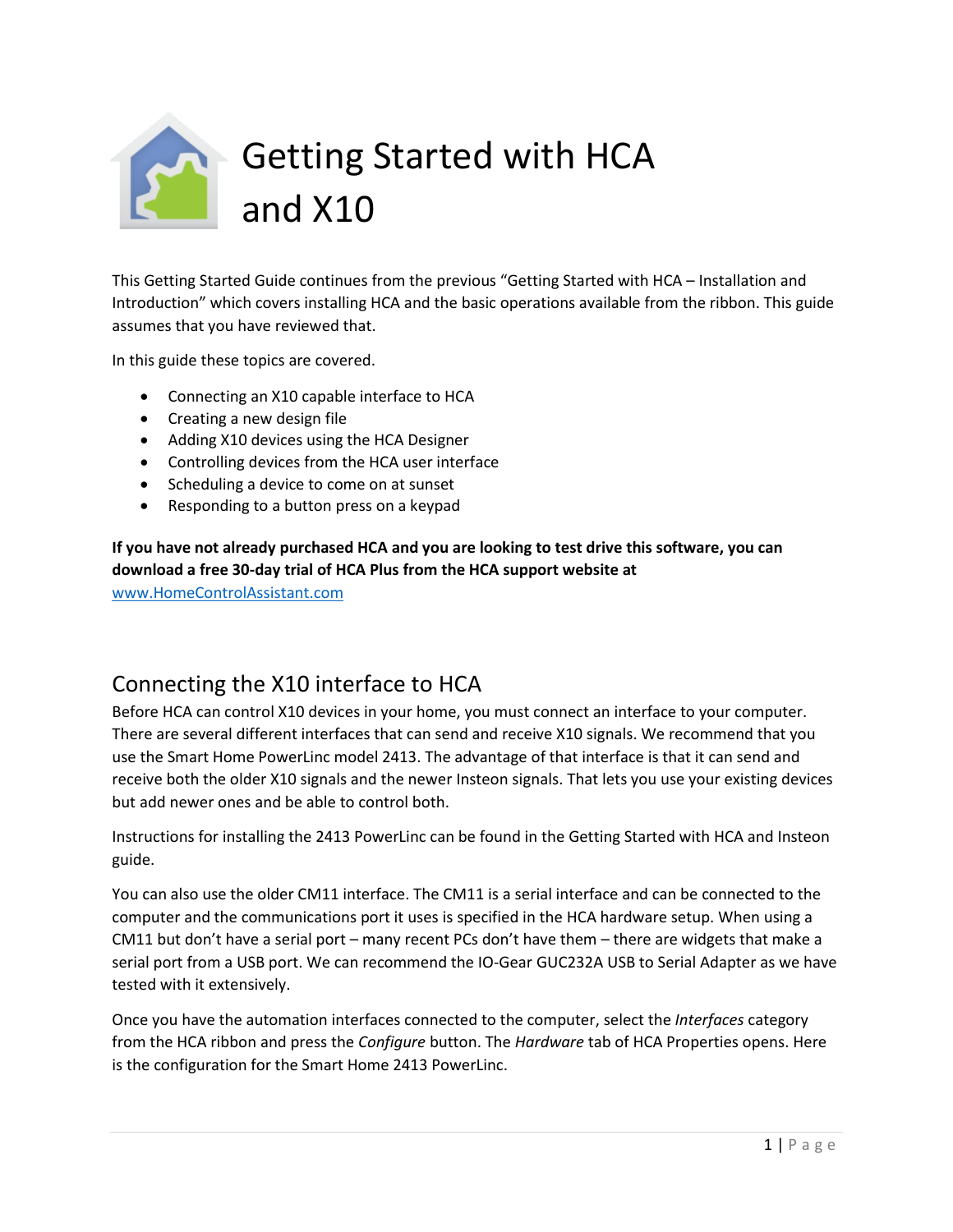|        |              | Startup Client Server Color and Theme Control Interface Design Pane Display Pane Hardware Visual Programmer Advanced Legacy Extra |              |         |               |              |           |         |              |  |
|--------|--------------|-----------------------------------------------------------------------------------------------------------------------------------|--------------|---------|---------------|--------------|-----------|---------|--------------|--|
|        |              | Interface hardware attached to this computer:                                                                                     |              |         |               |              |           |         |              |  |
|        |              | SmartHome Insteon Modem - USB (2412U/2413U)                                                                                       | $\checkmark$ | ረካ      | Unused        |              |           |         | $\checkmark$ |  |
| Comm 7 | $\checkmark$ | Configure                                                                                                                         | Connect      | Insteon | Unused        | $\checkmark$ | Configure | Connect |              |  |
|        |              |                                                                                                                                   |              |         |               |              |           |         |              |  |
| Unused |              |                                                                                                                                   | $\checkmark$ |         | <b>Unused</b> |              |           |         | $\checkmark$ |  |
| Unused | $\checkmark$ | Configure                                                                                                                         | Connect      |         | Unused        | $\checkmark$ | Configure | Connect |              |  |
| Unused |              |                                                                                                                                   | $\checkmark$ |         | Unused        |              |           |         | $\checkmark$ |  |
| Unused | $\checkmark$ | Configure                                                                                                                         | Connect      |         | Unused        | $\checkmark$ | Configure | Connect |              |  |
|        |              |                                                                                                                                   |              |         |               |              |           |         |              |  |
| Unused |              |                                                                                                                                   | $\checkmark$ |         | Unused        |              |           |         | $\checkmark$ |  |
| Unused | $\checkmark$ | Configure                                                                                                                         | Connect      |         | Unused        | $\checkmark$ | Configure | Connect |              |  |
|        |              |                                                                                                                                   |              |         |               |              |           |         |              |  |

HCA can have up to eight interfaces connected simultaneously. Select the type of interface from the dropdown and the port it is connected to. Press the Connect *button* to test if HCA can communicate with the interface. A popup shows if the connection is successful or not.

| <b>HCA</b> |                                                            |  |
|------------|------------------------------------------------------------|--|
|            | Hardware test  OK                                          |  |
|            | USB Insteon Modem. Firmware version 9.11. Address 22.3F.E9 |  |
|            | understand                                                 |  |

Some interfaces have options and the *Configure* button for the interface shows you those options. The Insteon PowerLinc model 2413 can send and receive both Insteon and X10 and the configuration dialog lets you choose if you want to use both of those protocols with this interface.

| Configuration for: Insteon(5)                                |  |
|--------------------------------------------------------------|--|
| Which of these protocols should be used with this interface? |  |
| V Insteon                                                    |  |
| $\nabla$ X10                                                 |  |
|                                                              |  |
|                                                              |  |
| <br>Cancel                                                   |  |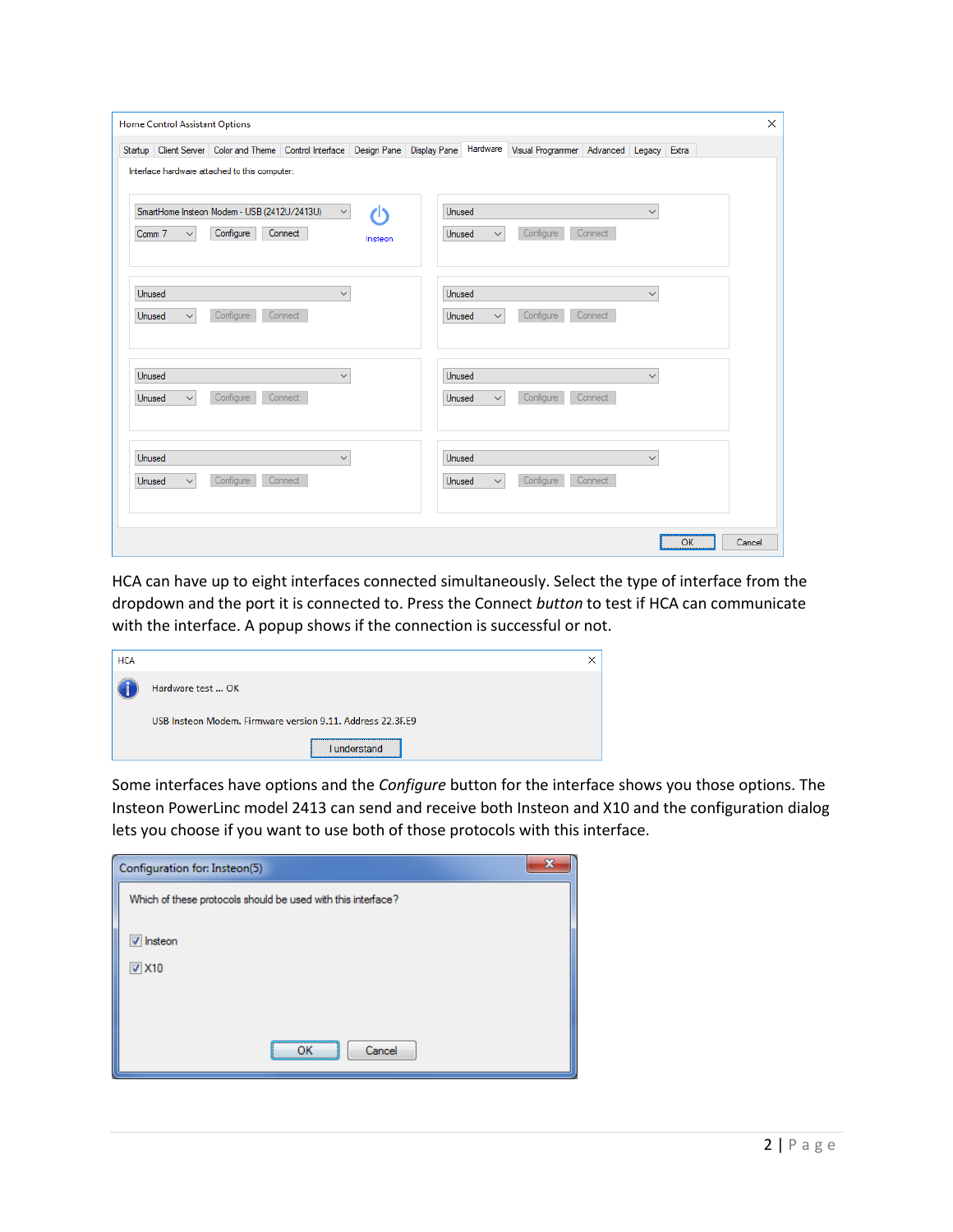## Creating a new design file

There are two ways to begin creating your automation design. You can start with an empty file or you can use a pre-made design you can add to.

An empty file is available as soon as you start HCA and you can immediate start adding devices using the various HCA tools as described below.

The pre-made design contains several items that you may find useful. It contains no devices yet – the type, quantity, and location of them are different for each installation - but it does contain pre-defined rooms and user interface elements to start you off.

If you want to go this route, load the file "Starter Design.hca" from the HCA documents area. The starter design has rooms already defined into which you can add your devices, programs, and groups. These rooms can be used as is, renamed, deleted, or new rooms added.

The starter design has several pre-defined rooms and many pre-built user interface facilities – [described](https://www.homecontrolassistant.com/download/V15/Doc/TechNotes/TechNote_122_StarterDesign.pdf)  [in a technical note.](https://www.homecontrolassistant.com/download/V15/Doc/TechNotes/TechNote_122_StarterDesign.pdf) The advantage of using the starter design is that it contains many facilities that you may want to use – a nice multi-panel display, power usage charts, and weather data integration.

If you do begin with the starter design, the first step is to save this file with a filename that makes it yours. For example, "House on hill.hca", or "14 Palm Court.hca". Make sure you save it in the HCA documents folder. That's the folder you get to when you start Windows Explore and go to "documents" and then into the "HCA" folder. **If you don't store it in that folder, some of what it displays will not appear correctly.**

## Adding devices using the HCA Designer

What follows, assumes that you already have some X10 hardware installed in your home.

If you are starting with an empty file or if you loaded the starter design, the best way to begin adding your devices is by using the *HCA Designer*. When it first starts, you are offered a link to a video that shows how it works depending upon the automation protocol you have. We urge you to watch the video for the kind of automation devices installed in your home.

Start the designer from the *HCA Designer* button from the ribbon *Design* category.

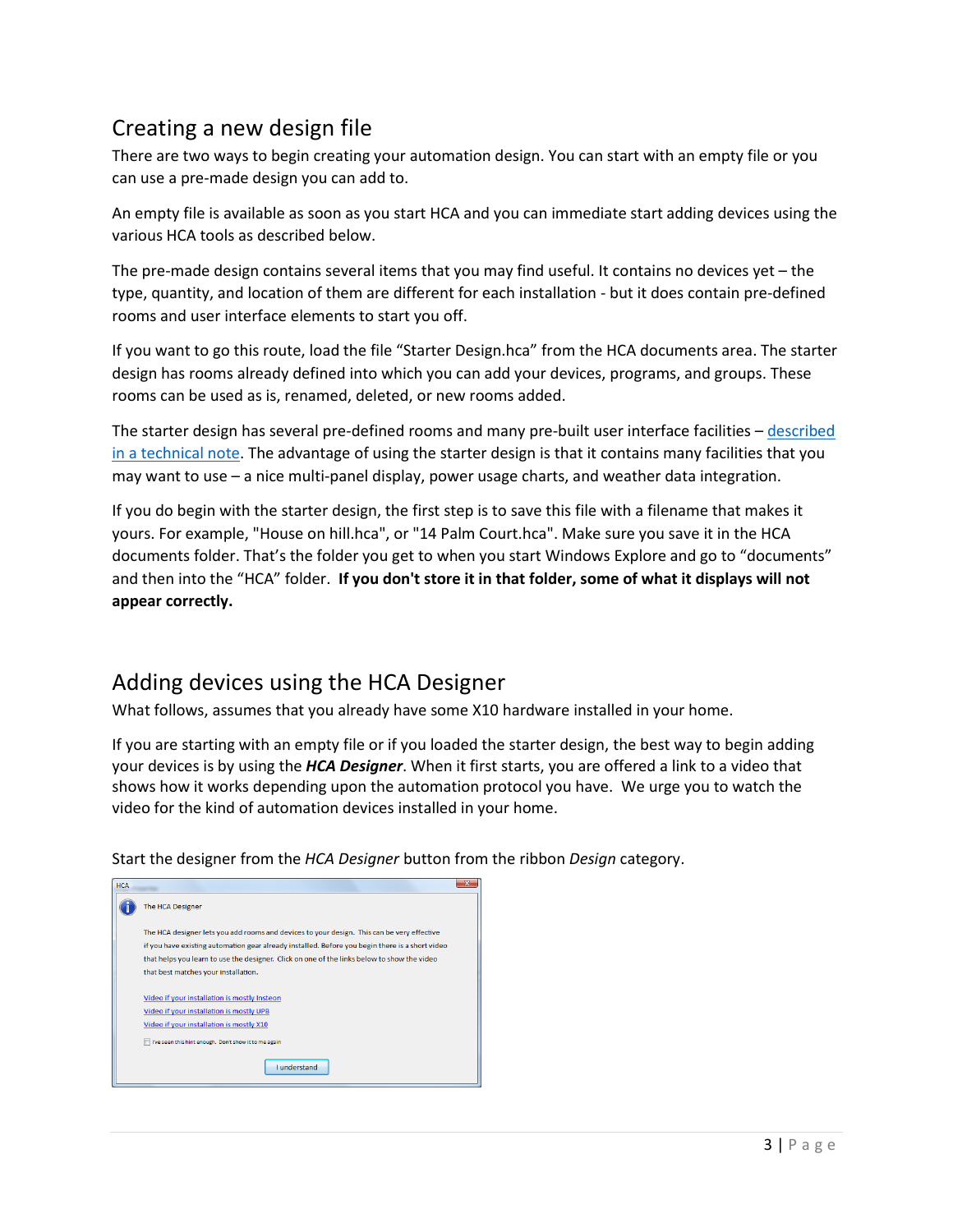The first step in using the designer is to enter a name for your design, specify the location and select which automation protocols you are using.



Type in a name for your design, tick the appropriate boxes for which automation protocols you are using, then select your location after you press the "Set Location" button.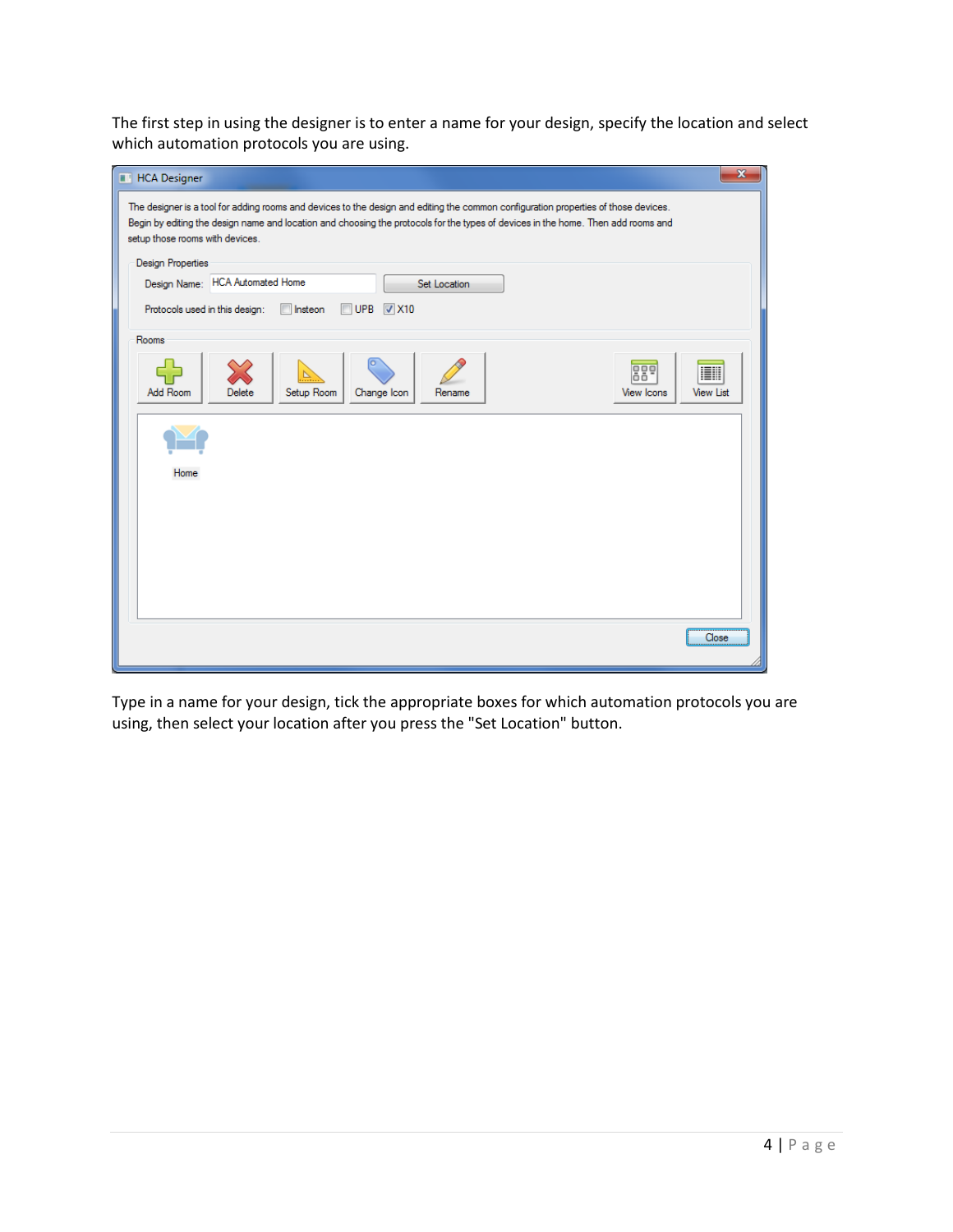| Location                        |                                                                                                                                                                                                                                                               |                                     |              | $\times$ |
|---------------------------------|---------------------------------------------------------------------------------------------------------------------------------------------------------------------------------------------------------------------------------------------------------------|-------------------------------------|--------------|----------|
|                                 | For sunrise and sunset times to be determined it is necessary to provide the location of your home by latitude and longitude. For US locations<br>enter your zip code and press the lookup button. For non-US locations use the manual location setup button. |                                     |              |          |
| Location                        |                                                                                                                                                                                                                                                               |                                     |              |          |
| ◉ Zip Code:                     | 92262<br>Zip Code Lookup                                                                                                                                                                                                                                      |                                     |              |          |
| Manual Setup                    | Manual Location Setup                                                                                                                                                                                                                                         |                                     |              |          |
|                                 |                                                                                                                                                                                                                                                               |                                     |              |          |
| This Location                   |                                                                                                                                                                                                                                                               |                                     |              |          |
| City:                           | Palm Springs                                                                                                                                                                                                                                                  | Computed Astronomical Sunrise today | 6:11 AM      |          |
| State:                          | <b>ICA</b>                                                                                                                                                                                                                                                    | Computed Astronomical Sunset today  | 7:20 PM      |          |
| Latitude:                       | 33.842984                                                                                                                                                                                                                                                     |                                     |              |          |
| Longitude:                      | $-116.543440$                                                                                                                                                                                                                                                 |                                     |              |          |
| Time zone:                      | Pacific                                                                                                                                                                                                                                                       |                                     |              |          |
| DST:                            | Observed                                                                                                                                                                                                                                                      |                                     |              |          |
| <b>Local Sunrise and Sunset</b> |                                                                                                                                                                                                                                                               |                                     |              |          |
| For this home sunrise is        | 칅<br>10<br>After<br>minutes                                                                                                                                                                                                                                   | the computed sunrise                |              |          |
| For this home sunset is         | $\div$<br>0<br>After<br>$\checkmark$<br>minutes                                                                                                                                                                                                               | the computed sunset                 |              |          |
|                                 |                                                                                                                                                                                                                                                               |                                     | OK<br>Cancel |          |

### Adding Rooms

If you loaded the starter design which contains several pre-defined rooms, the designer shows those rooms but you may want to add others or delete the ones not appropriate to your home.

To add a room, press the *Add Room* button. Each time it is pressed a new room icon is added to the display: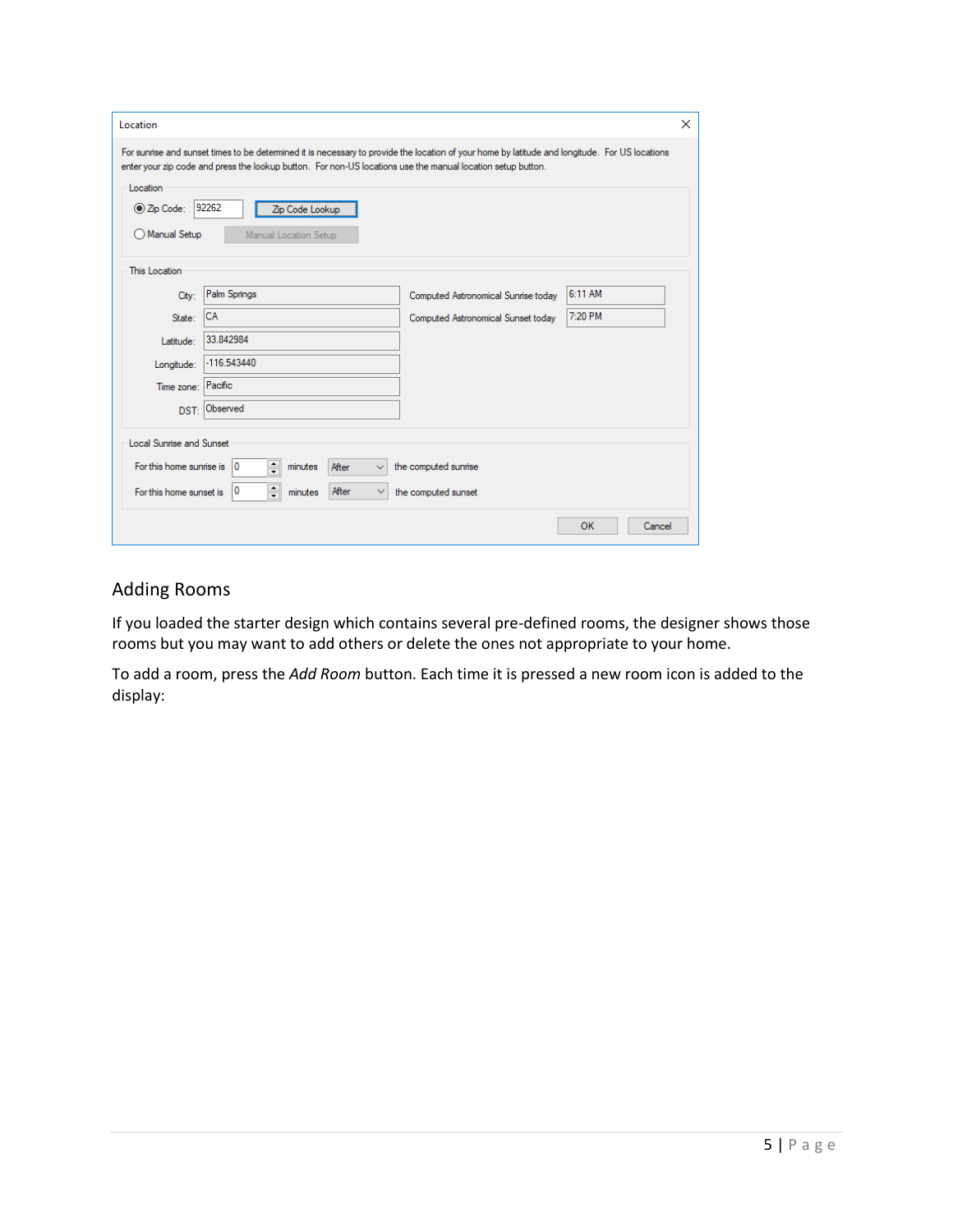| <b>HCA Designer</b>                                                                                                                                                                                                                                                                                         | $\mathbf{x}$          |
|-------------------------------------------------------------------------------------------------------------------------------------------------------------------------------------------------------------------------------------------------------------------------------------------------------------|-----------------------|
| The designer is a tool for adding rooms and devices to the design and editing the common configuration properties of those devices.<br>Begin by editing the design name and location and choosing the protocols for the types of devices in the home. Then add rooms and<br>setup those rooms with devices. |                       |
| <b>Design Properties</b>                                                                                                                                                                                                                                                                                    |                       |
| Design Name: HCA Automated Home<br>Set Location                                                                                                                                                                                                                                                             |                       |
| $\nabla$ X10<br>Protocols used in this design:<br>$\Box$ UPB<br>Insteon<br>г                                                                                                                                                                                                                                |                       |
| Rooms                                                                                                                                                                                                                                                                                                       |                       |
| 889<br>Add Room<br>Setup Room<br>View Icons<br>Delete<br>Change Icon<br>Rename                                                                                                                                                                                                                              | E<br><b>View List</b> |
|                                                                                                                                                                                                                                                                                                             |                       |
| Home<br>New Room                                                                                                                                                                                                                                                                                            |                       |
|                                                                                                                                                                                                                                                                                                             |                       |
|                                                                                                                                                                                                                                                                                                             |                       |
|                                                                                                                                                                                                                                                                                                             |                       |
|                                                                                                                                                                                                                                                                                                             |                       |
|                                                                                                                                                                                                                                                                                                             |                       |
|                                                                                                                                                                                                                                                                                                             | Close                 |
|                                                                                                                                                                                                                                                                                                             |                       |

Once the room icons appear, it is all set for you to type in the name you want for the room. When you complete entering the room name and have pressed the enter key, then HCA guesses an appropriate icon.



In this example, "Kitchen" was entered as the room name and an icon representing a refrigerator (Kitchens have refrigerators so that's the icon) was chosen.

If at any time you want to change the icon of a room, just select it and press the "Change Icon" button. To change the room name, select it and press the "Rename" button. And to delete the room, select it and press the "Delete" button.

**Tip**: You can also right-click on the room icon and the popup menu contains these actions as well.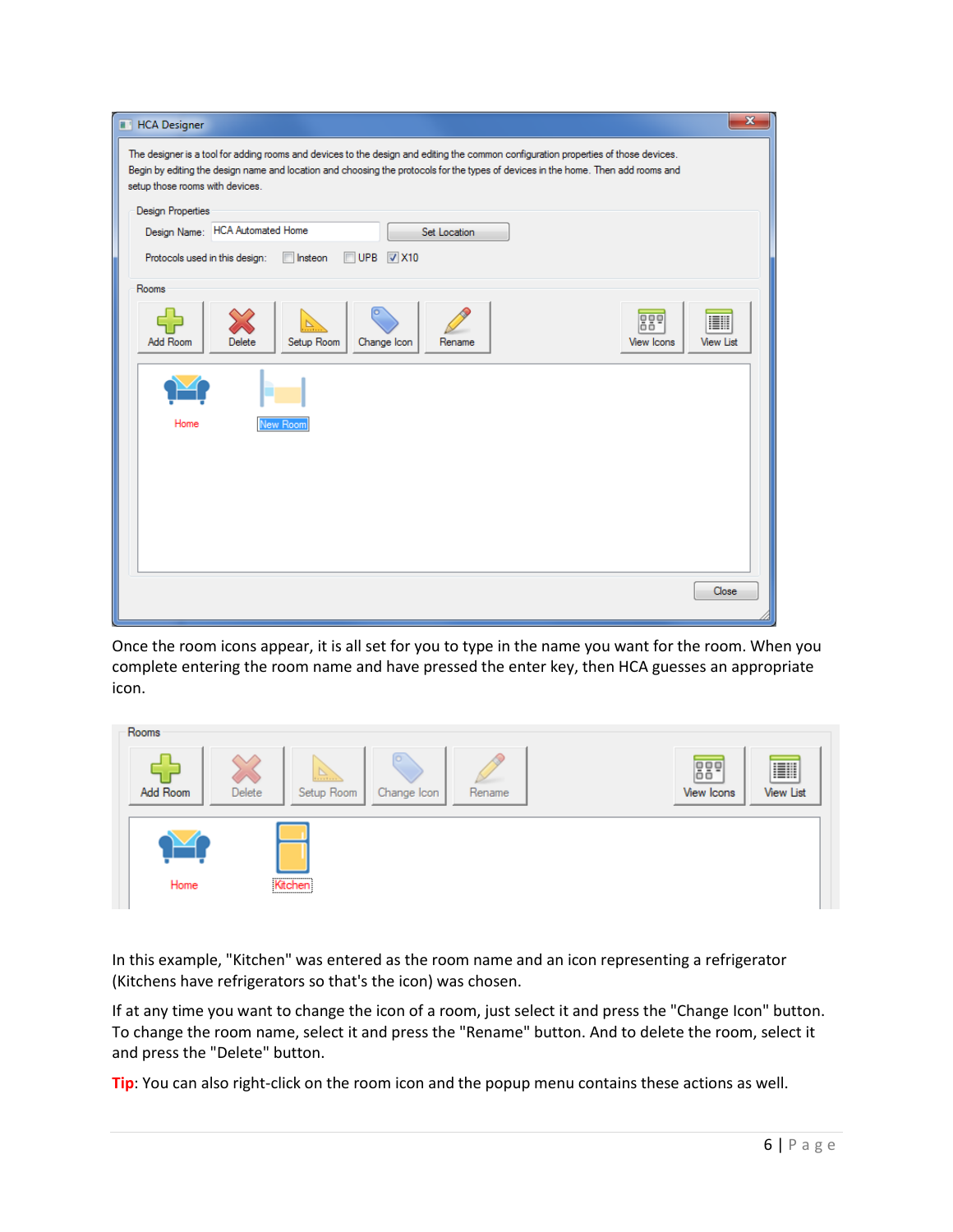The text below the icon gives the room name. The icon label displays in red if there are no devices yet added to the room.

The design also lets you show the rooms by icon or by a list. The buttons at the right control this. You may prefer to see things by icons or you may prefer a list. It's up to you.

The next step is to add devices to the room and how that happens depends upon the protocol of those devices, but they all start in the same way. Select the room icon and press the "Setup Room" button.

**Tip**: You can also double-click on the room icon to setup the room.

| Room: Kitchen                                                                      | $\mathbf{x}$                               |
|------------------------------------------------------------------------------------|--------------------------------------------|
| X10<br>Room Design   Home Modes   Auto Off                                         |                                            |
| All X10 devices in this room.                                                      |                                            |
| Add Device<br>Delete<br>Change Icon<br>Rename                                      | 889<br>I<br>View Icons<br><b>View List</b> |
|                                                                                    |                                            |
|                                                                                    |                                            |
|                                                                                    |                                            |
|                                                                                    |                                            |
|                                                                                    |                                            |
| Device Properties                                                                  |                                            |
| Type<br>Manufacturer:<br>$\overline{\phantom{a}}$                                  |                                            |
| Kind:                                                                              | Apply Type Change                          |
| Model / description:                                                               |                                            |
| House code: A<br>$\vert$ 1<br>$\overline{\psi}$<br>Unit code:<br>$\overline{\psi}$ |                                            |
|                                                                                    | <br>Close                                  |
|                                                                                    |                                            |

Note that at the top of this dialog there are several tabs. These are:

- X10: For adding an X10 device
- Room Design: How devices interact with the room they are in
- Home Modes: How devices act depending upon the mode the home is currently in
- Auto Off: If the device automatically goes off a specified number of minutes after it is turned on

Depending upon the checkboxes on the main Designer dialog, other tabs for the protocols you selected may appear. At this point you can ignore the last three tabs as they are covered in the next Getting Started Guide.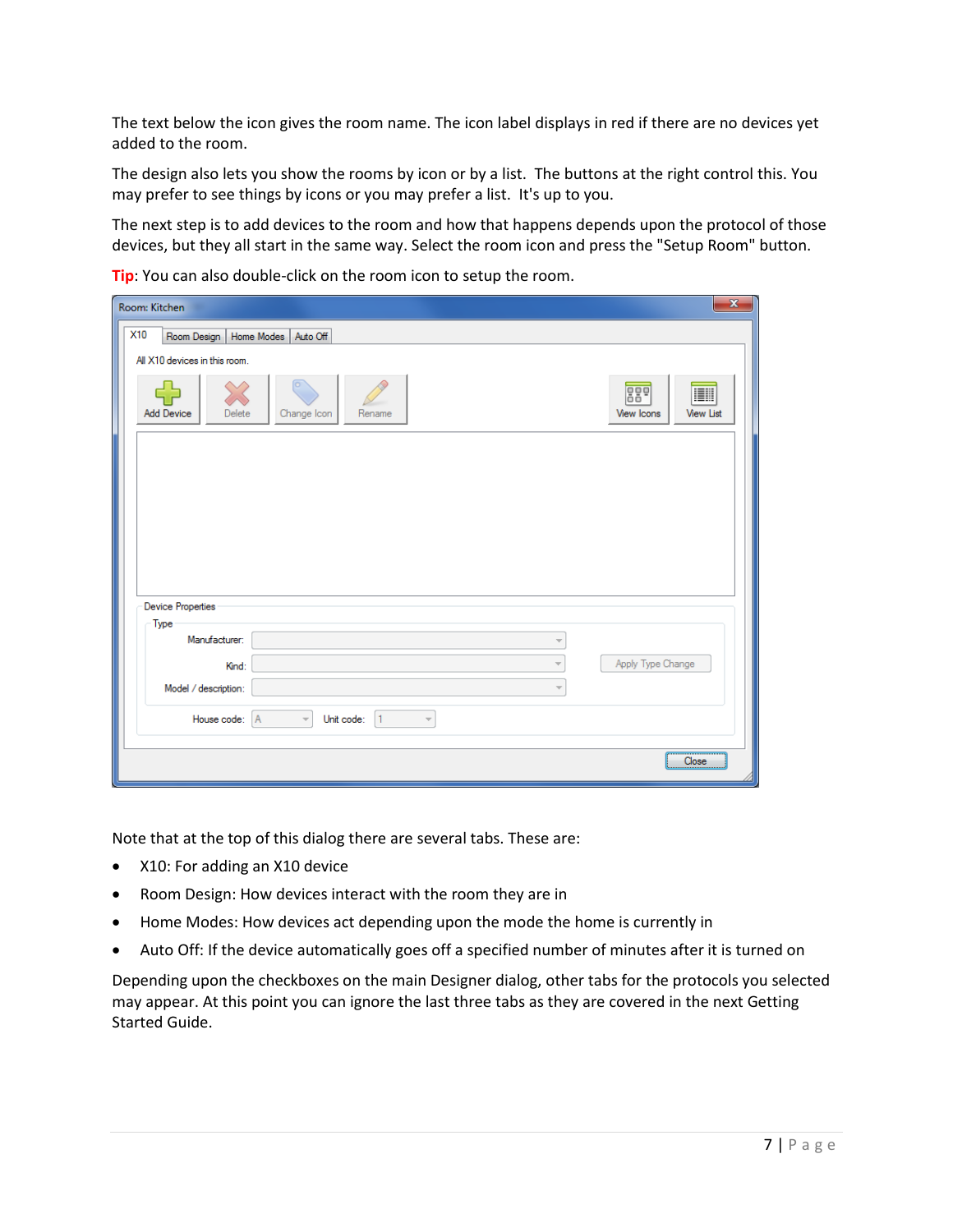Once the room is open, to add a new device select the tab for the protocol of the new device and then press the "Add Device" button. It works in the same manner as adding a room. An icon for the room is added and you can enter the name for it. Once the name is entered, HCA guesses at the appropriate icon for it.

| Room: Kitchen                                                                      | $\mathbf{x}$                                       |
|------------------------------------------------------------------------------------|----------------------------------------------------|
| <b>X10</b><br>Room Design   Home Modes   Auto Off<br>All X10 devices in this room. |                                                    |
| Add Device<br>Change Icon<br>Rename<br>Delete                                      | 880<br><b>IE</b><br><b>View List</b><br>View Icons |
|                                                                                    |                                                    |
| <b>New Device</b>                                                                  |                                                    |
|                                                                                    |                                                    |
| Properties: New Device                                                             |                                                    |
| Type<br>Manufacturer:<br><b>X10</b><br>▼                                           |                                                    |
| Switch<br>Kind:<br>▼                                                               | Apply Type Change                                  |
| WS467 Wall switch<br>Model / description:<br>▼                                     |                                                    |
| House code: A<br>Unit code:<br>$\blacktriangledown$<br>$\vert$ 1<br>۰.             |                                                    |
|                                                                                    | Close                                              |

Here is what you will see when the device name was changed from "New Device" to "Ceiling Lights" and the icon changed to reflect that:

| Ceiling Lights |  |  |
|----------------|--|--|
|                |  |  |
|                |  |  |
|                |  |  |
|                |  |  |
|                |  |  |
|                |  |  |

Like working with rooms, you can delete a device, change the icon for it, or rename it. All these actions are carried out by selecting the device and pressing the appropriate button. Again, as in working with rooms, a right click on the device gives you a popup menu of these actions.

For X10 devices, the next step after adding the device is to enter the address and type for it. Select the device, change the type and address and press the "Apply Type Change" button.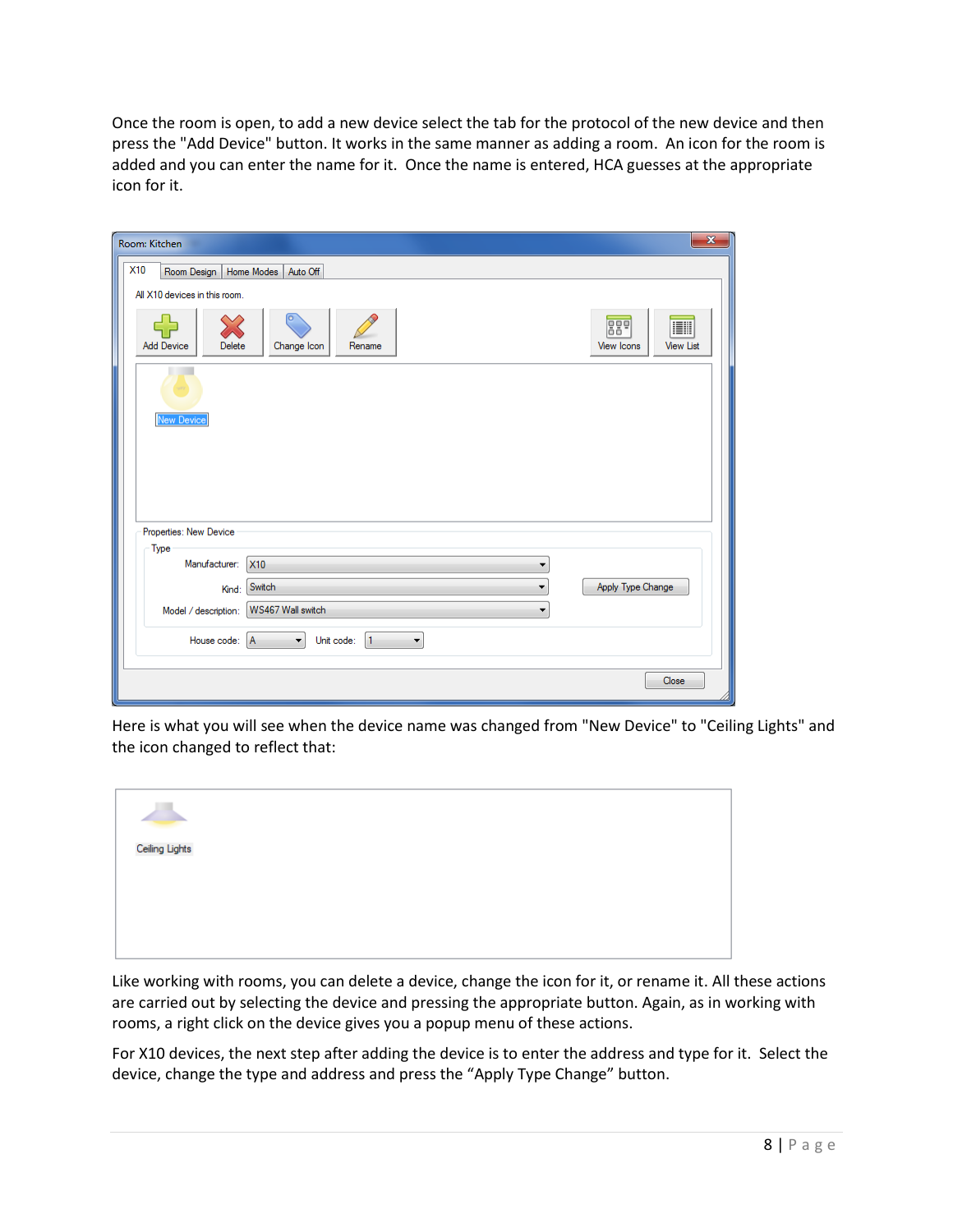| Room: Kitchen                                                                       | $\mathbf{x}$                               |
|-------------------------------------------------------------------------------------|--------------------------------------------|
| X10<br>Room Design   Home Modes   Auto Off                                          |                                            |
| All X10 devices in this room.                                                       |                                            |
| o<br>Add Device<br>Delete<br>Change Icon<br>Rename                                  | 889<br>Ħ<br><b>View List</b><br>View Icons |
|                                                                                     |                                            |
| <b>New Device</b>                                                                   |                                            |
|                                                                                     |                                            |
| Properties: New Device                                                              |                                            |
| - Type                                                                              |                                            |
| Manufacturer:<br><b>X10</b><br>▼                                                    |                                            |
| Switch<br>Kind:<br>▼                                                                | Apply Type Change                          |
| WS467 Wall switch<br>Model / description:<br>▼                                      |                                            |
| $\left  \cdot \right $<br>House code: A<br>Unit code: 1<br>$\overline{\phantom{a}}$ |                                            |
|                                                                                     | Close                                      |

You can repeat this procedure to add more devices. For this Getting Started Guide we have added two devices: An X10wall switch, and a 8-button keypad. These are all added to the room we called Kitchen. The Designer now looks like this:

|                | B      |  |  |
|----------------|--------|--|--|
| Ceiling Lights | Keypad |  |  |
|                |        |  |  |
|                |        |  |  |

After you have added your devices, close the designer and your devices appear in the main HCA window with the names of the devices in the design pane (left pane) and icons for them in the display pane (right pane).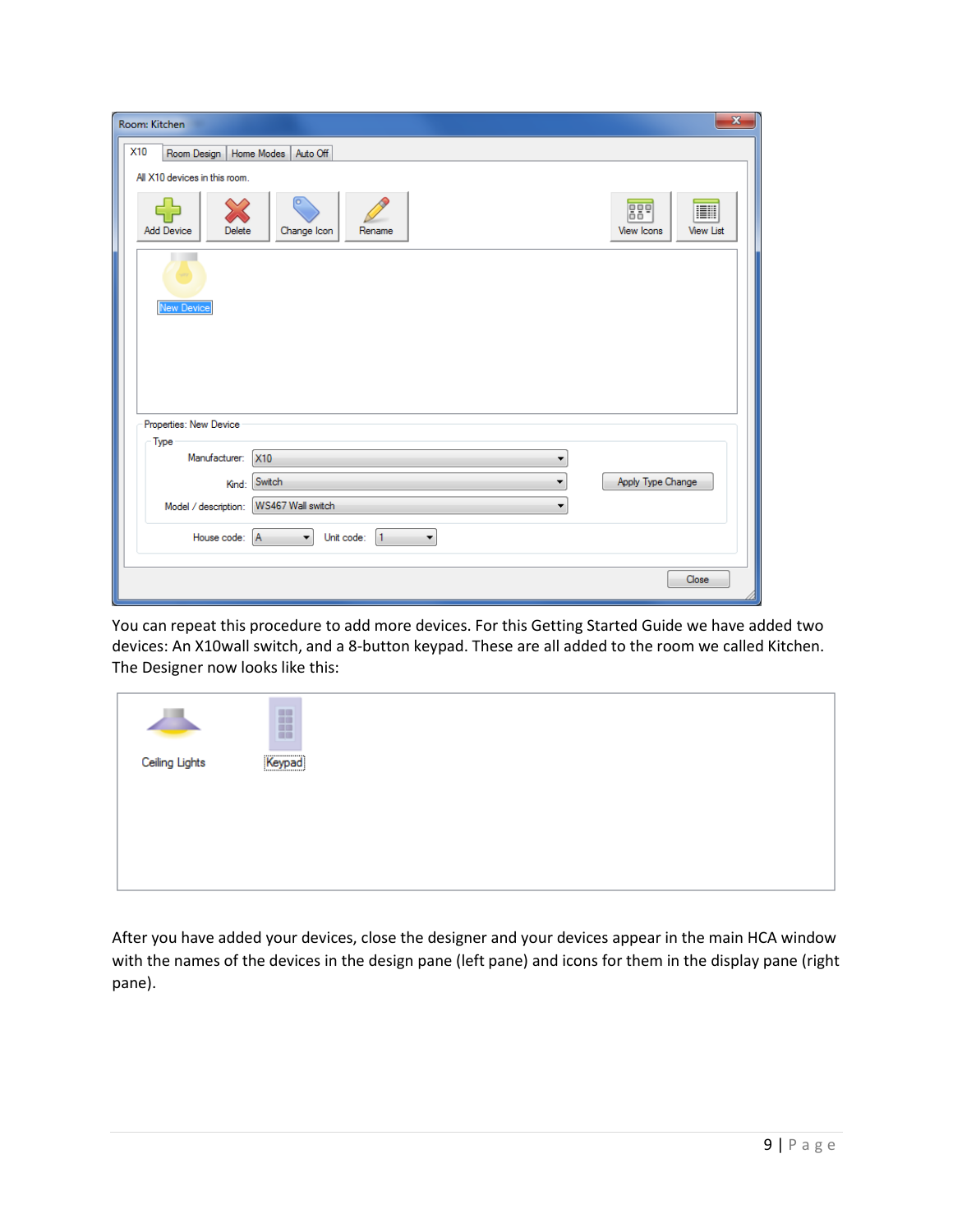| Style $\rightarrow$ $\odot$ $\rightarrow$<br><b>Power Track</b><br><b>HCA Cloud</b><br>Control<br>Design<br>Schedule<br>Tools<br>Protocols<br>Interfaces<br>& Cut<br>$\frac{1}{\sqrt{2}}$<br><b>AU Sort by Name</b><br>23<br>8886<br>$\bigcirc$<br>$\hat{\bm{z}}$<br>Q<br>E<br>$\mathbb{C}$<br>仙<br>$\textcircled{\tiny{H}}$<br><b>TE</b><br>Ø<br>炋<br>ue<br><b>Copy</b><br>Sort by Address<br><b>HCA</b><br>Device Program Group<br>Paste<br><b>Display</b><br>Modes Properties Security<br>Calendar<br>Network<br>Keypad<br>Schedule Schedule Occupancy<br>Export<br>Import<br>Sort by Type<br>$\blacksquare$ Undo<br>Designer<br>Wizard<br><b>Devices</b><br>Entry<br>Home Configuration<br>Clipboard<br>New<br>Design Export / Import<br>View<br><b>Home Contents</b><br>$\pmb{\mathcal{A}}$<br>不<br>$\Box$<br>Rooms<br>$\Box$<br>4<br>H<br>Kitchen<br>⊿<br>Ceiling Lights<br>$\Box$<br>Keypad<br>$\overline{\phantom{a}}$<br>Folders<br><b>Ceiling Lights</b><br>Keypad<br>Home<br>n<br>Displays<br>È<br>Schedules<br>$R$ $\leftarrow$ $\leftarrow$ $H$ $\leftarrow$ Home $\leftarrow$ Kitchen / | $\blacksquare \textcolor{red}{\times} \textcolor{red}{\bullet} \textcolor{red}{\bullet} \textcolor{red}{\triangleright} \cdot$ | <b>HCA Automated Home</b> | la O<br>$\mathbf{x}$ |
|-------------------------------------------------------------------------------------------------------------------------------------------------------------------------------------------------------------------------------------------------------------------------------------------------------------------------------------------------------------------------------------------------------------------------------------------------------------------------------------------------------------------------------------------------------------------------------------------------------------------------------------------------------------------------------------------------------------------------------------------------------------------------------------------------------------------------------------------------------------------------------------------------------------------------------------------------------------------------------------------------------------------------------------------------------------------------------------------------------|--------------------------------------------------------------------------------------------------------------------------------|---------------------------|----------------------|
|                                                                                                                                                                                                                                                                                                                                                                                                                                                                                                                                                                                                                                                                                                                                                                                                                                                                                                                                                                                                                                                                                                       |                                                                                                                                |                           |                      |
|                                                                                                                                                                                                                                                                                                                                                                                                                                                                                                                                                                                                                                                                                                                                                                                                                                                                                                                                                                                                                                                                                                       |                                                                                                                                |                           |                      |
|                                                                                                                                                                                                                                                                                                                                                                                                                                                                                                                                                                                                                                                                                                                                                                                                                                                                                                                                                                                                                                                                                                       |                                                                                                                                |                           |                      |

This is a good time to save your work in a HCA design file. Use File-Save from the application menu or press the Save button in the Quick Access Toolbar at the top of the ribbon.

# Controlling devices from the HCA user interface

In this step, we use the design just created and do some basic testing to see how well control of devices is working. Some troubleshooting tips are presented that may help you understand potential problems.



To control a device all you need do is to right-click on the device – its icon or name - and in the popup menu pick On, Off, or Dim. If you pick Dim a popup window with a slider lets you set the level.

Hopefully when you tell HCA to control the device On it does actually comes on. But what happens if the device doesn't come on?

In cases like these it is best to double check everything to eliminate the simplest things before looking for complex reasons. For X10, is the address that HCA has the correct one? Check that the house code and unit code set at the devices matches what is in HCA.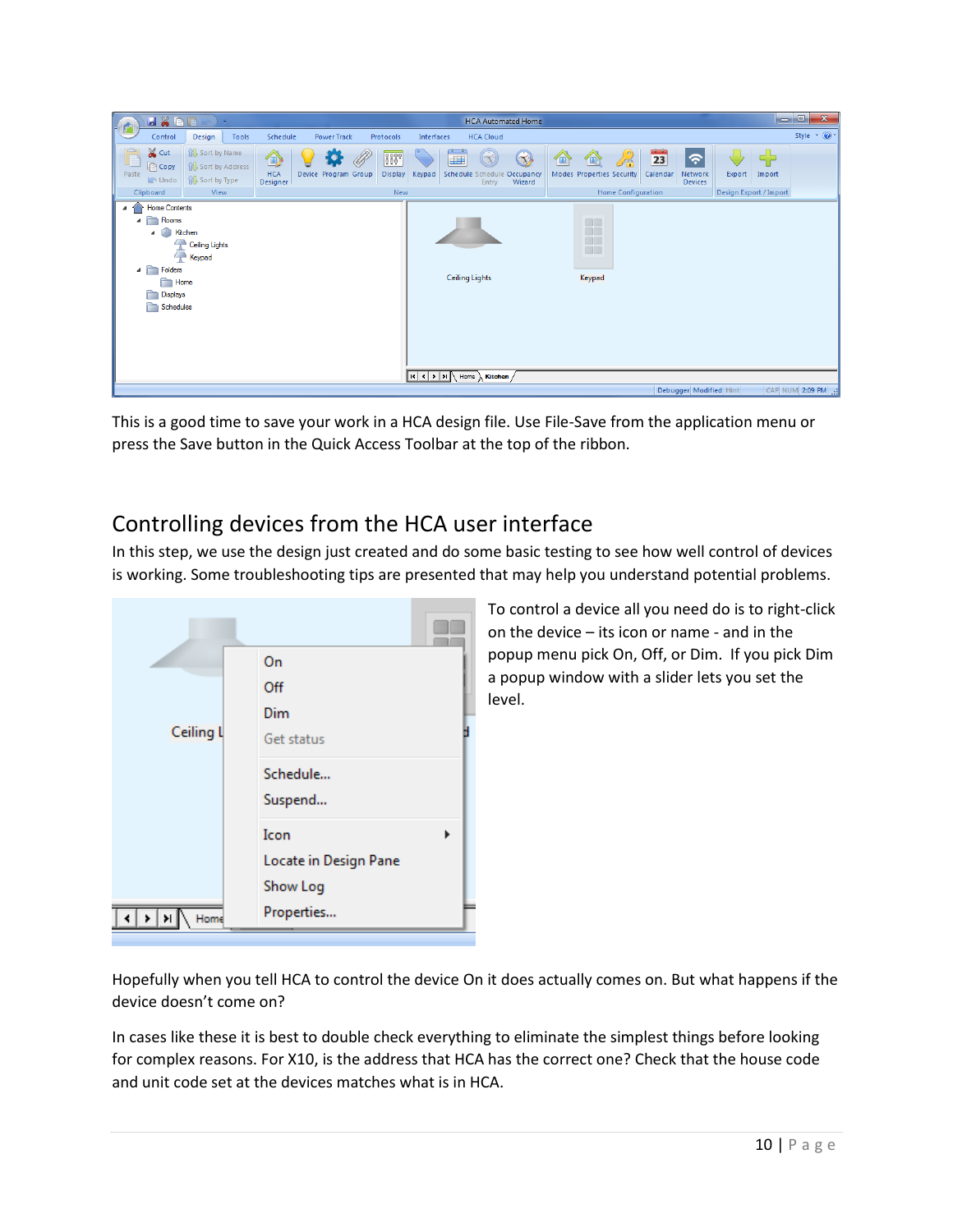You should also check that the interface for controlling the device is connected to the computer, identified to HCA, and working correctly. If you can't control any devices this is the first place to start.

On the HCA *Interfaces* ribbon category, press the *configure* button to open the interface setup panel. The connect button for each interface verifies that HCA can communicate with it. Also press the configure button to open the configuration for the interface. If the interfaces support multiple protocols, HCA needs to know what ones to use with that interface, so check that you have that configured correctly.

If HCA can communicate with the interface, and you believe that all your configuration for the devices is correct, but you still can't reliably control them, then unfortunately there could be a signaling problem in your home.

All signals on the power line are different from each other. Suppose you have a keypad linked to a module and every time the button is pressed on the keypad the module always responds, but when controlled from HCA the module doesn't come on. That could be because the interface sends commands at different signal levels and it may be on a different branch circuit. If there are signaling problems, there are couplers and repeaters that are installed in your power panel that help correct these problems. Refer to the manufacturers of the gear you are using.

### Scheduling a device to come on at sunset

Now that you have a design with two devices, let's schedule the lights to come on at sunset. To do that you must first create a *schedule* and add a *schedule entry* to it for controlling the device.

A *schedule* is a list of one or more *schedule entries*. A *schedule entry* contains the time and date when a device is controlled. Think of a schedule like a ferry time table: a list of times when the ferry arrives and departs. Each schedule entry specifies a time and what happens at that time.

To create a new schedule, press the *Schedule* button in the *New* panel in the *Design* ribbon category. The New Schedule wizard starts.

| Schedule Wizard - Step 1 of 3                                                              |                                                                                                                                                                          | × |
|--------------------------------------------------------------------------------------------|--------------------------------------------------------------------------------------------------------------------------------------------------------------------------|---|
| 白 Schedule<br>白 Schedule<br>白 first sched<br>- Device<br>- Device                          | Please provide a name for this schedule. The name you enter<br>identifies this schedule in your home design. For example you might<br>use, At Home, Away, Vacation, etc. |   |
| 白 Sched<br>白·first<br>白 Schedule<br>Device L<br>Device L<br>Device L<br>Program<br>Program | Home Schedule                                                                                                                                                            |   |
| < Back                                                                                     | Cancel<br>$>$ Next<br>Finish                                                                                                                                             |   |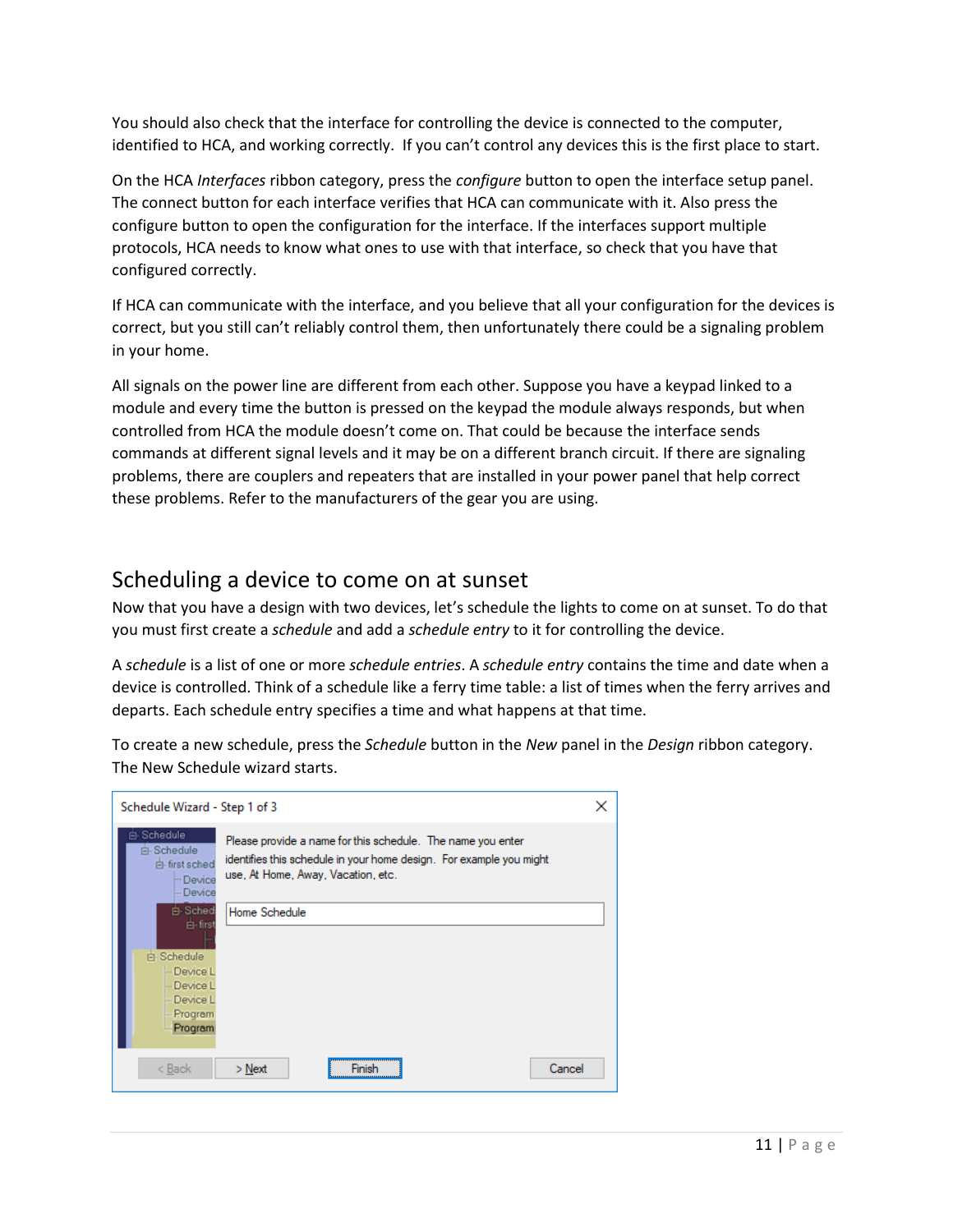Once you give the schedule a name, you can press Finish to accept the default values in the next two steps and complete the wizard.

To add the schedule entry to it, press the *Schedule Entry* button in the *New* panel of the *Design* ribbon category. The New Schedule Entry wizard starts.

In the first step you choose the device to schedule and which schedule to add the entry to. In this example the kitchen lights are used.

| Schedule Entry Wizard - Step 1<br>× |                                                                                                                                                                                                                                                                                                                                                       |  |  |
|-------------------------------------|-------------------------------------------------------------------------------------------------------------------------------------------------------------------------------------------------------------------------------------------------------------------------------------------------------------------------------------------------------|--|--|
|                                     | Which device, program, group or room are you creating a schedule entry for?                                                                                                                                                                                                                                                                           |  |  |
|                                     | Dev: Kitchen - Ceiling Lights<br>$\checkmark$                                                                                                                                                                                                                                                                                                         |  |  |
|                                     | This new entry is to be added to what schedule?                                                                                                                                                                                                                                                                                                       |  |  |
| ١C                                  | Home Schedule<br>$\checkmark$                                                                                                                                                                                                                                                                                                                         |  |  |
| 9<br>8                              | Some Visual Programmer elements work with Schedule entries. For example, the Suspend and<br>Resume elements. These elements require the schedule entry to be identified by name. If you will<br>be using these elements enter a name for this schedule entry otherwise leave the name blank. You<br>can always add or change the name later.<br>Name: |  |  |
| < Back                              | Finish<br>Cancel<br>Next                                                                                                                                                                                                                                                                                                                              |  |  |

Step 2, lets you choose what kind of schedule you are creating: An ON at a selected time, an OFF at a selected time, or an ON and OFF time in a single entry.

|              | ×<br>Schedule Entry Wizard - Step 2                                                                                                                                                                                                                                                       |  |  |  |
|--------------|-------------------------------------------------------------------------------------------------------------------------------------------------------------------------------------------------------------------------------------------------------------------------------------------|--|--|--|
| ١C<br>g<br>8 | Do you want to create a schedule entry that:<br>◉ Schedules the time device "Kitchen - Ceiling Lights" goes on?<br>◯ Schedules the time device "Kitchen - Ceiling Lights" goes off?<br>$\bigcirc$ Schedules both the time device "Kitchen - Ceiling Lights" goes on and when it goes off? |  |  |  |
| < Back       | Finish<br>Cancel<br>$>$ Next                                                                                                                                                                                                                                                              |  |  |  |

In this example, we will just create an ON entry.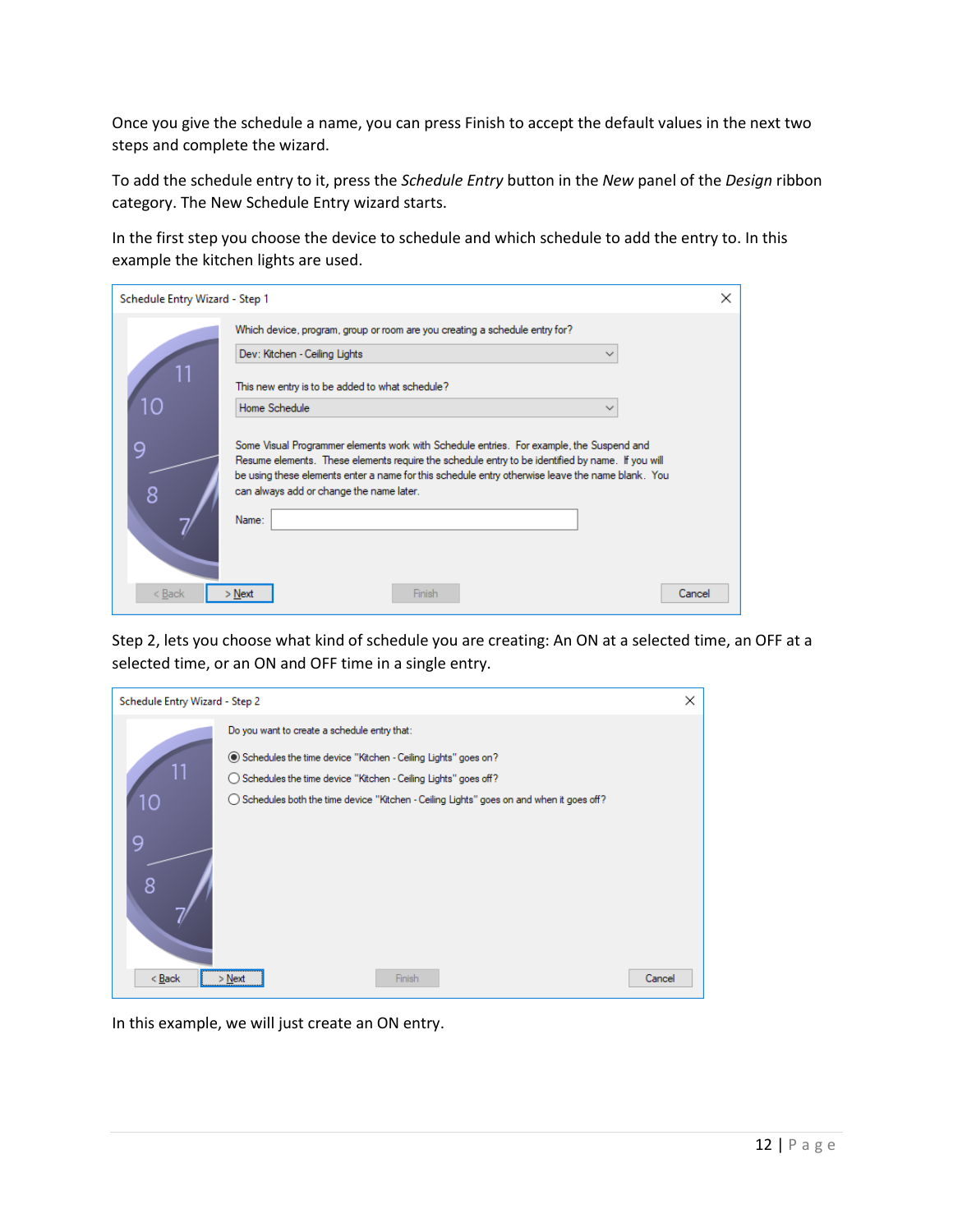| Schedule Entry Wizard - Step 3 of 6 |                                                                                                             | ×      |
|-------------------------------------|-------------------------------------------------------------------------------------------------------------|--------|
|                                     | On what date should device "Kitchen - Ceiling Lights" go on?                                                |        |
| 10                                  | ◉ Every day<br>Monday - Friday<br>$\bigcirc$ Saturday and Sunday                                            |        |
| 9                                   | Thursday   Saturday<br>Sunday<br>Tuesday<br>m.<br>$\bigcirc$ These days<br>Wednesday Friday<br>Monday       |        |
| 8                                   | $\frac{1}{\tau}$<br>$\bigcirc$ On this day of the month<br>$\bigcirc$ On this date<br>18<br>April<br>$\sim$ |        |
| $Back$                              | Finish<br>$>$ Next                                                                                          | Cancel |

In step 3, the date is specified. This example controls the lights every day.

| ×<br>Schedule Entry Wizard - Step 4 of 6                                                                                                                                                                                                                            |  |  |  |
|---------------------------------------------------------------------------------------------------------------------------------------------------------------------------------------------------------------------------------------------------------------------|--|--|--|
| At what time should device "Kitchen - Ceiling Lights" go on?<br>$\bigcirc$ At a specific time<br>÷<br>6:00 PM<br>$\bigcirc$ At<br><b>◎</b> Sunset<br>1 <sup>C</sup><br><b>◎</b> Before<br>$\equiv$ minutes<br>by: 15<br>$\bigcirc$ Sunrise<br>$\bigcirc$ After<br>9 |  |  |  |
| Should this happen exactly at that time or vary the time each day?<br>8<br>◉ Exactly<br>÷<br>$\bigcirc$ Vary within<br>minutes                                                                                                                                      |  |  |  |
| < Back<br>Cancel<br>Finish<br>$>$ Next                                                                                                                                                                                                                              |  |  |  |

In step 4, the time that you want to control the lights is specified. In this example we want the lights to come on at 15 minutes before sunset.

Tip: How does HCA know when sunset is? It calculates it based upon your location. If your actual sunset time is earlier or later – if you house is in a valley or on a hill – you can adjust the calculated time to be a bit earlier or later. This is done in the location dialog.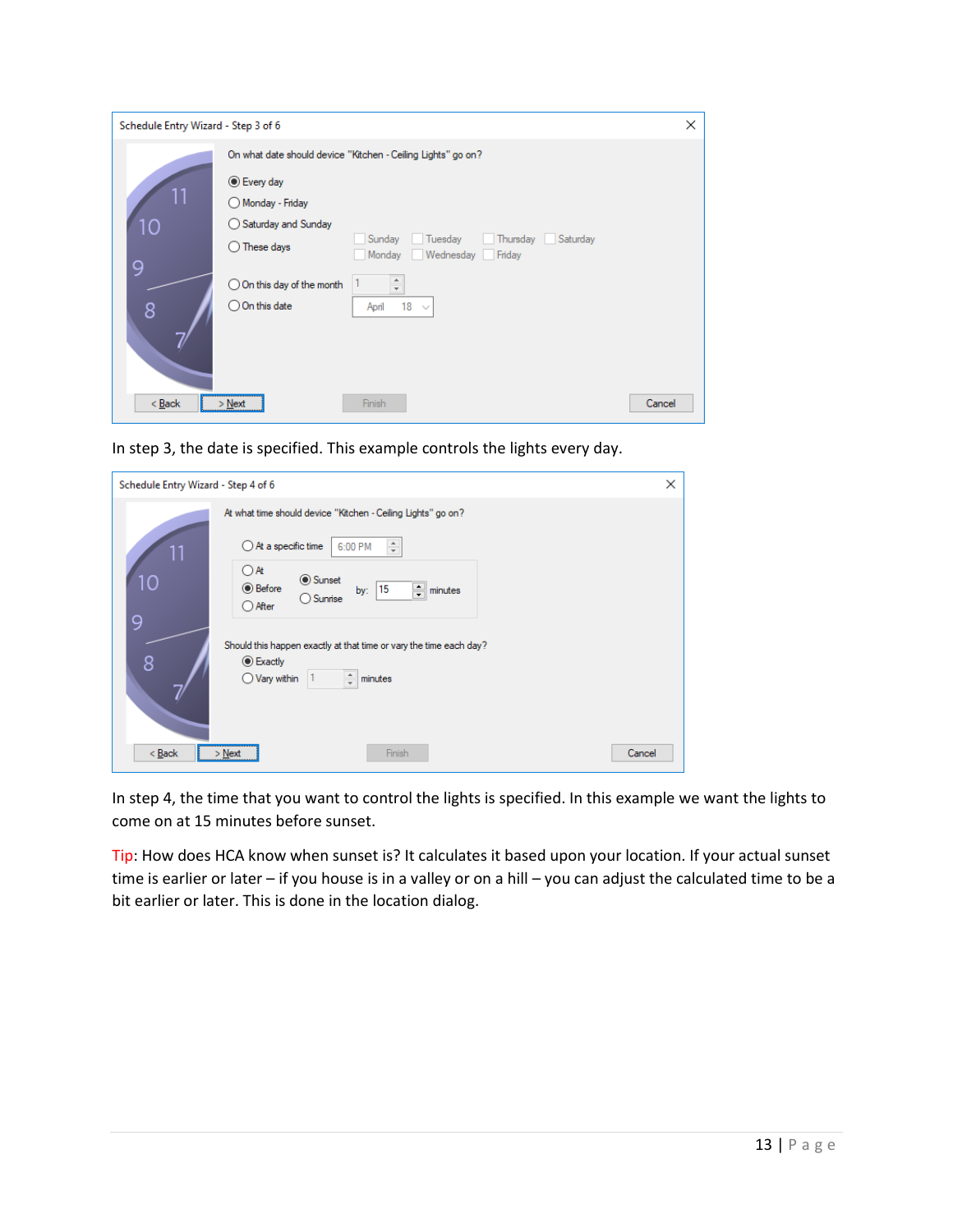| Schedule Entry Wizard - Step 5 of 6 |                                                                                        | X |
|-------------------------------------|----------------------------------------------------------------------------------------|---|
|                                     | When device "Kitchen - Ceiling Lights" comes on what should be its illumination level? |   |
|                                     | ◯ Come on at full or last level                                                        |   |
|                                     | 츾<br>75<br>$\odot$ Set level at<br>percent                                             |   |
| 10                                  | ÷<br>$\bigcirc$ Reduce level by<br>0<br>percent                                        |   |
| 9                                   | $\frac{1}{\tau}$<br>0<br>$\bigcirc$ Increase level by<br>percent                       |   |
|                                     | Set to this scene                                                                      |   |
| 8                                   |                                                                                        |   |
|                                     | Activate                                                                               |   |
|                                     | Deactivate                                                                             |   |
|                                     | Follow Insteon Scene command with individual device commands to confirm receipt        |   |
| < Back                              | Finish<br>Cancel<br>$>$ Next                                                           |   |

In step 5, the percentage that the light is set to is specified. In this example, 75%.

|                    | Schedule Entry Wizard - Step 6 of 6<br>×                                                                                                |  |  |  |
|--------------------|-----------------------------------------------------------------------------------------------------------------------------------------|--|--|--|
|                    | You are about to create this schedule entry:                                                                                            |  |  |  |
| 11<br>1C<br>g<br>8 | In schedule "Home Schedule" device "Kitchen - Ceiling Lights" set illumination percent at 75% every day at 15<br>minutes before sunset. |  |  |  |
| $Back$             | Cancel<br>$>$ Next<br>Finish                                                                                                            |  |  |  |

The last step lets you check your work by taking the settings from all the steps and showing the full entry in a text format. If it all looks correct, press Finish or use Back to move back to a previous step.

When you have completed the wizard, the schedule is updated and shows it in the design pane of the HCA display.

| $\vee$ $\Box$ Schedules |  |                             |                                                                                                          |  |
|-------------------------|--|-----------------------------|----------------------------------------------------------------------------------------------------------|--|
|                         |  | $\vee$ $\Box$ Home Schedule |                                                                                                          |  |
|                         |  |                             | Device "Kitchen - Ceiling Lights" set illumination percent at 75% every day at 15 minutes before sunset. |  |
|                         |  |                             |                                                                                                          |  |

#### Checking your work

To see when your light comes on today – sunset varies each day – open the HCA status dialog from the *Control* ribbon category, *HCA Status* button.

In the "Next scheduled events" section you can see the time that the lights come on today – assuming you open this dialog before sunset – and also tomorrow.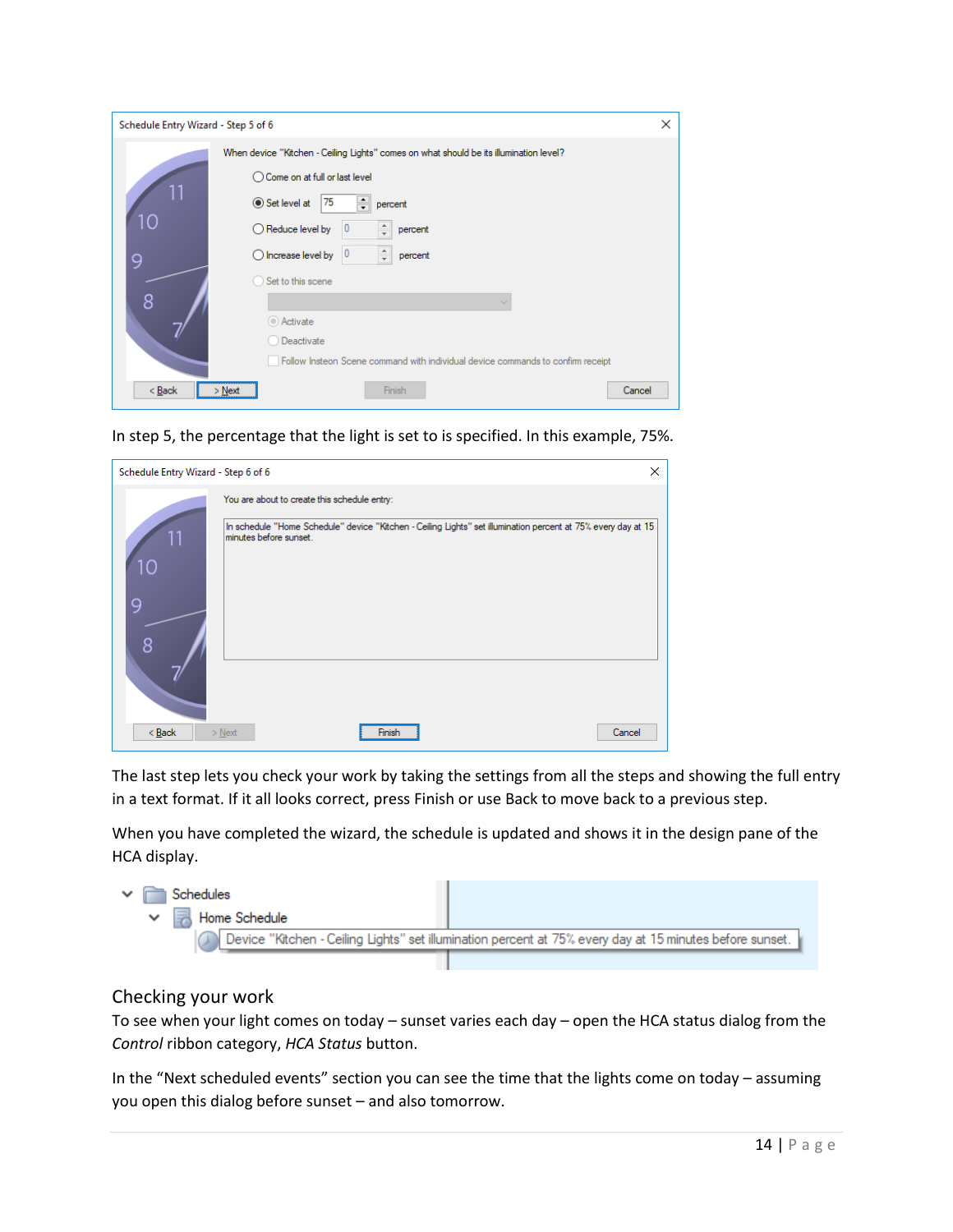You can also cause the schedule entry to happen immediately by a right-click on the schedule entry and select "Perform Now!" from the popup menu.

| Schedules<br>Home Schedule | Douinn "Kitchon, Coilinn Lights" act ill                                               |
|----------------------------|----------------------------------------------------------------------------------------|
|                            | Perform now!                                                                           |
|                            | Suspend                                                                                |
|                            | Cut                                                                                    |
|                            | Copy                                                                                   |
|                            | Paste Schedule Entry                                                                   |
|                            | <b>Delete</b>                                                                          |
|                            | Properties                                                                             |
|                            |                                                                                        |
| <b>HCA Status</b>          | $\mathbf{x}$                                                                           |
| Current design:            | C:\Users\Inspiron3655\Documents\HCA\HCA Automated Home.HCA                             |
| Current Home Mode:         | Home & Awake                                                                           |
| Current schedule:          | Home Schedule                                                                          |
|                            |                                                                                        |
| Next scheduled events:     | 7:05 PM On 75% Kitchen - Ceiling Lights<br>Thu 7:06 PM On 75% Kitchen - Ceiling Lights |
|                            |                                                                                        |
|                            |                                                                                        |
|                            |                                                                                        |
| Running programs:          |                                                                                        |
|                            |                                                                                        |
|                            |                                                                                        |
|                            | Sunset at: 4/18/2018 7:20 PM<br>Sunnise at: 4/18/2018 6:11 AM                          |
| 108th day of 2018          |                                                                                        |
| Summer Solstice in 64 days |                                                                                        |
|                            |                                                                                        |
|                            | HCA running: 0 days 1 hour 13 minutes 15 seconds<br>Close                              |

### Responding to a button press on a keypad

Now that you have added devices, can control them from HCA, and created a schedule, you can start doing more complex actions to and really see what HCA can do for you.

The task we will explore is having a button on a keypad control a light, but unlike doing this with simple X10 transmission and reception, we want the light to come on at 100% during the day but only at 40% at night.

To do this there are two HCA concepts to understand: Programs and Triggers.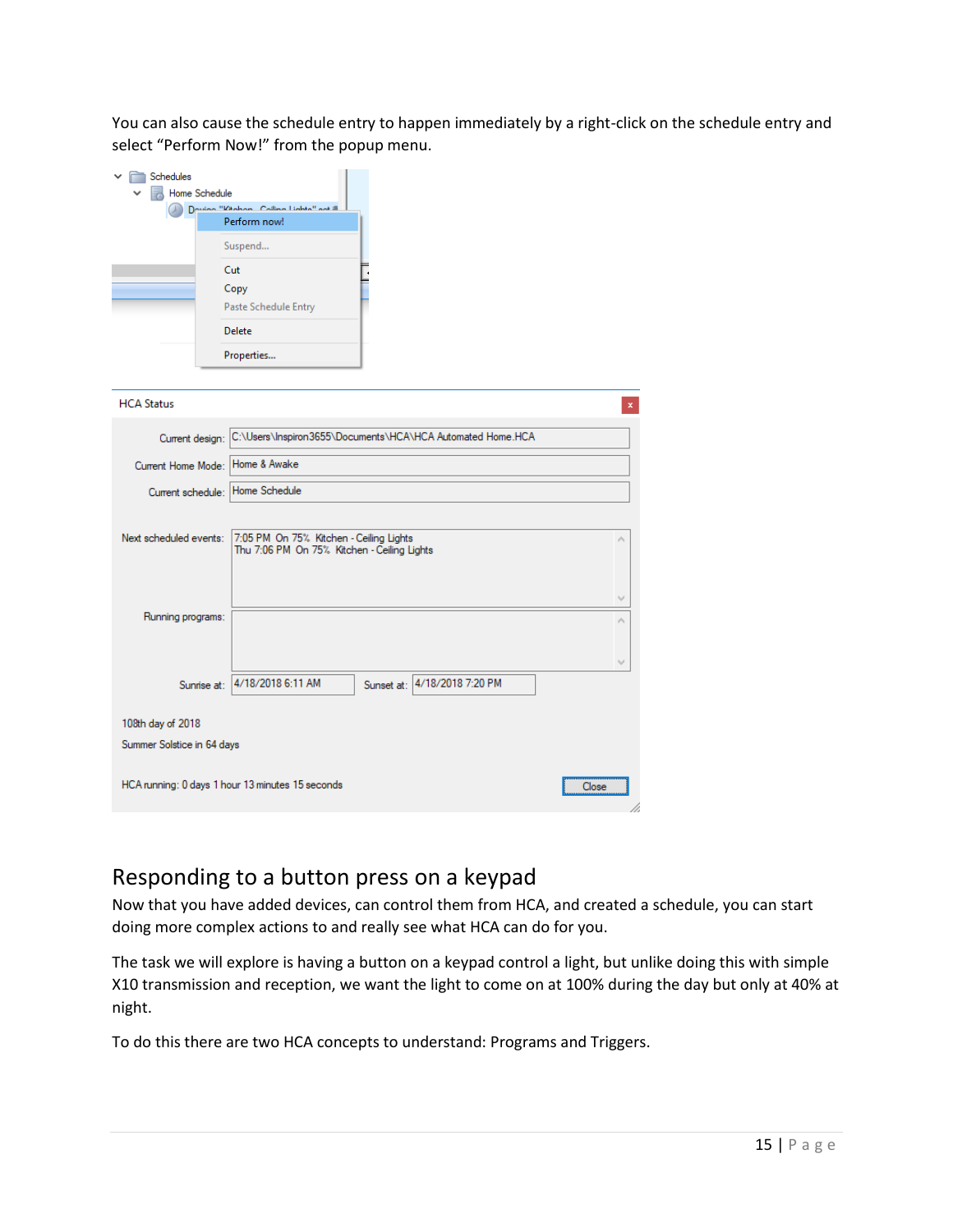A *Program* is a set of actions that happen when something *triggers* it to happen. That set of actions can be composed of over 50 different possible types and created in a graphical manner using a tool called the Visual Programmer.

A Trigger can be any of many different types and in this example we will use one type: receipt of a message from an interface. In this example, the press of a keypad button.

Create a new program by pressing the *Program* button in the *New* panel in the *Design* ribbon category.

| New program Wizard - Step 1 |                                                                 |                   |                  |                                                                                       | × |
|-----------------------------|-----------------------------------------------------------------|-------------------|------------------|---------------------------------------------------------------------------------------|---|
|                             | design. For example you might use Get Me Up!, Dinner Time, etc. |                   |                  | Please provide a name for this program. The name you enter identifies it in your home |   |
|                             | Lighing control                                                 |                   |                  |                                                                                       |   |
|                             | Design Folder                                                   |                   |                  |                                                                                       |   |
|                             | Room: Kitchen<br>Design pane icon                               |                   |                  | $\checkmark$                                                                          |   |
|                             | $\bigcirc$ Lamp                                                 | $\curvearrowleft$ | Motion           | H                                                                                     |   |
|                             | $\bigcirc$ Switch                                               | п                 | $\bigcirc$ Group |                                                                                       |   |
|                             | ◯ Module                                                        |                   | <b>●</b> Program |                                                                                       |   |
|                             | ◯ Outlet                                                        |                   |                  |                                                                                       |   |
|                             | $\bigcirc$ Keypad                                               |                   |                  |                                                                                       |   |
|                             |                                                                 |                   |                  |                                                                                       |   |
| $<$ Back<br>$>$ Next        |                                                                 | Finish            |                  | Cancel                                                                                |   |

After entering the program name use the Finish button to complete the wizard and accept the default settings in the next steps are and complete the wizard. The program is added to your design.



Next, open the properties for the program in the same way you opened the properties of a device – right click on it or double-click on it and then choose the Visual Programmer tab.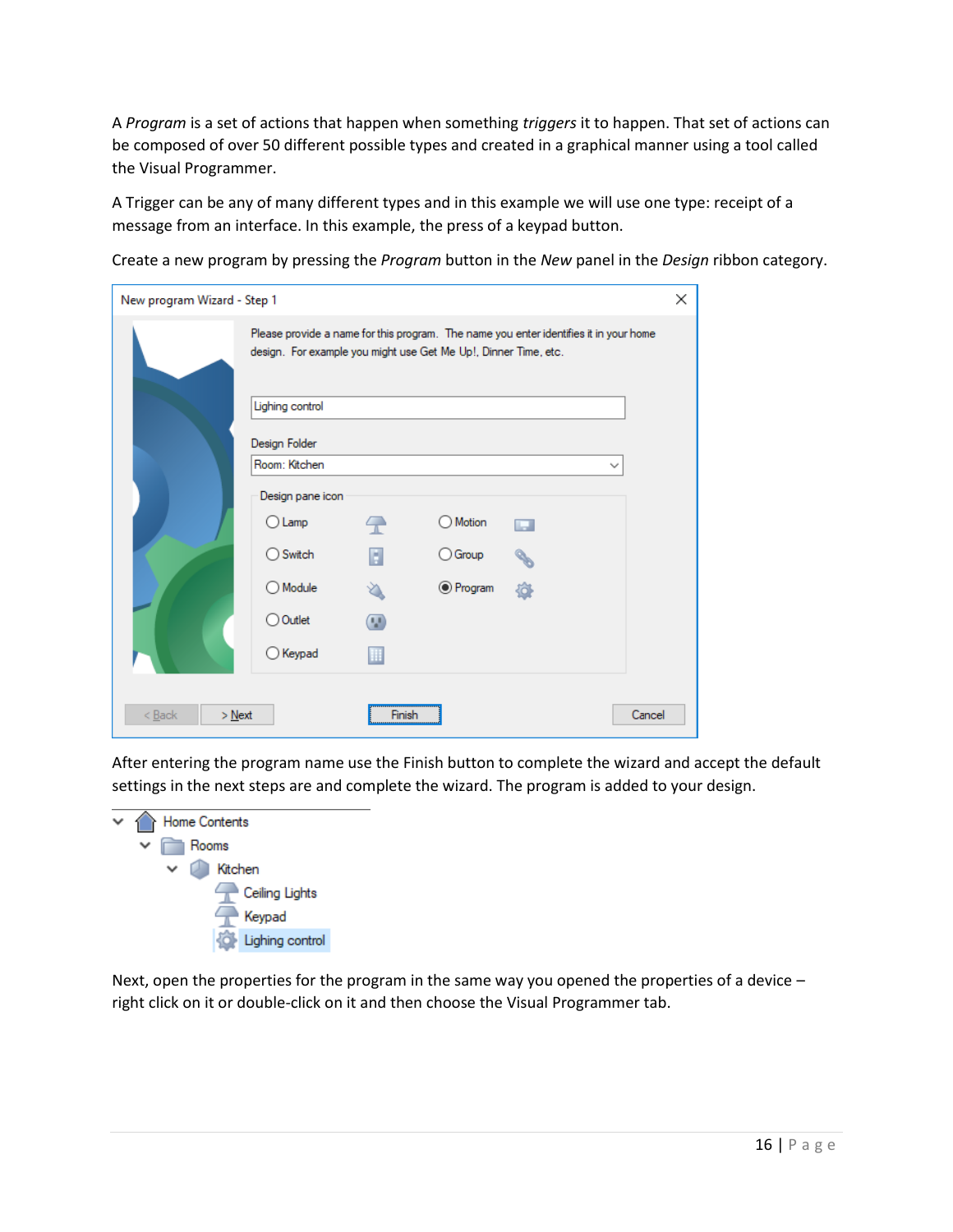

There are a lot of pieces to this! The key points are that a program is a set of elements where each element is represented by a block on the programming canvas. The program starts at the Begin-Here element – the top most one in the above picture – and processed element by element following the arrows. Here are the steps to build the program that we want:

Select the second element in the canvas and press Delete on the keyboard to delete it. It's just an Exit element that all new programs have. We need to replace it by the elements that do something useful.

Drag the Test element on to the canvas from the element list and drop it someplace. Its properties open like this: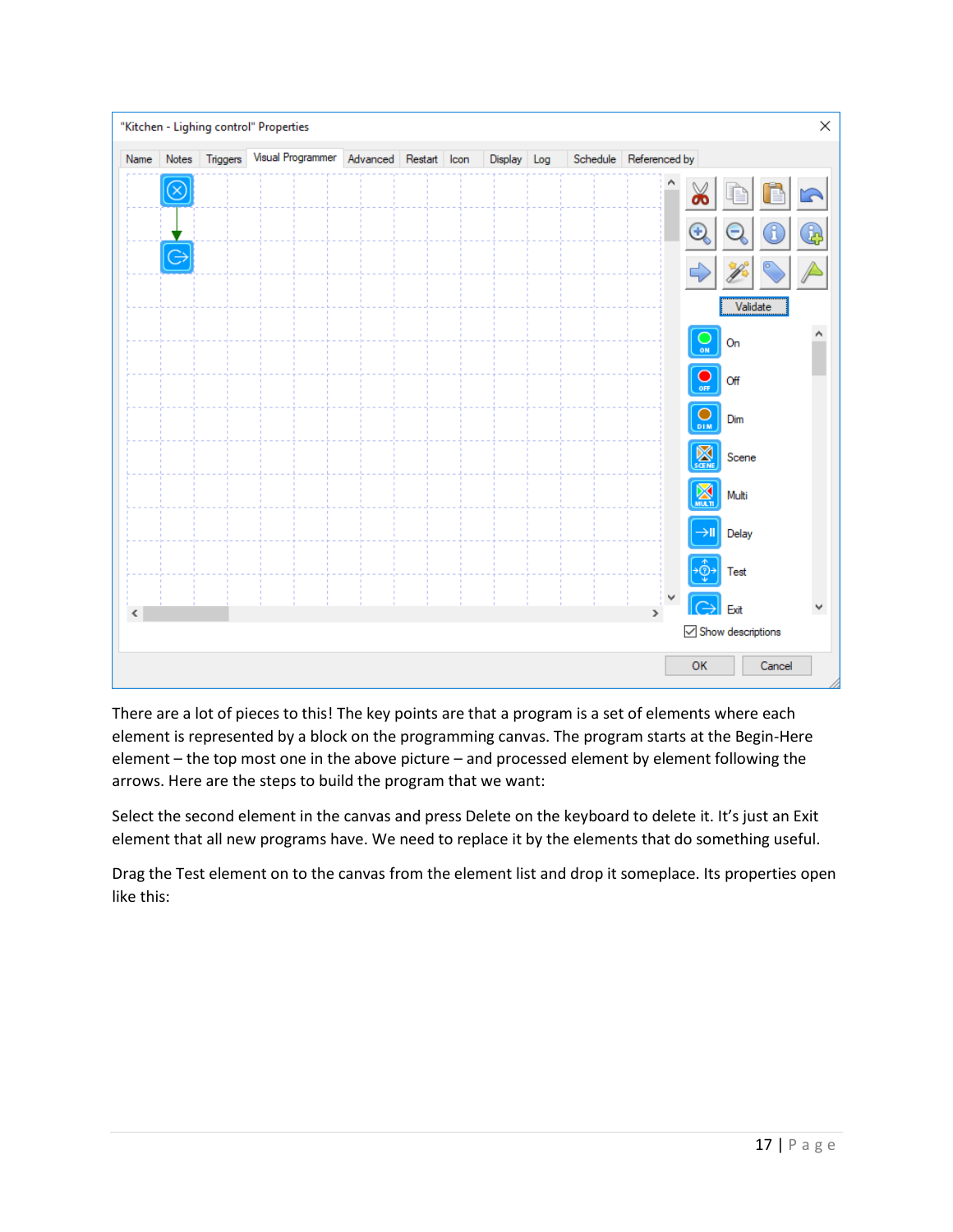| Test Properties                |                                                                                             | × |
|--------------------------------|---------------------------------------------------------------------------------------------|---|
|                                | This element tests a condition and executes different elements based upon the test outcome. |   |
|                                |                                                                                             |   |
|                                |                                                                                             |   |
| Condition                      | Variables:                                                                                  |   |
| $\bigcirc$ is ON               | Dark<br>$\checkmark$                                                                        |   |
| $\bigcirc$ is OFF              |                                                                                             |   |
| $\bigcirc$ is DIM              |                                                                                             |   |
| $\bigcirc$ is schedule current |                                                                                             |   |
| S variable "Yes"               |                                                                                             |   |
| ◯ Is variable "No"             |                                                                                             |   |
| $\bigcirc$ Is time between     |                                                                                             |   |
| Was started by<br>Ω            |                                                                                             |   |
| $\bigcirc$ is today            |                                                                                             |   |
| $\bigcirc$ is today between    |                                                                                             |   |
| $\bigcirc$ is suspended        |                                                                                             |   |
| $\bigcirc$ Is current mode     |                                                                                             |   |
| $\bigcirc$ is today's category |                                                                                             |   |
|                                | OK<br>Cancel                                                                                |   |
|                                |                                                                                             |   |

The settings to make are these: choose as the condition "Is variable Yes" and from the dropdown of the variables choose "\_Dark".

\_Dark is a piece of state that comes built-in and is set to "Yes" when it is dark and "No" when it isn't. How does HCA know when it is dark or not? Many ways, but the simplest it that it knows when sunrise and sunset happens. HCA can also take into account the light/dark settings from most motion sensors and other methods to determine light vs dark. To see all the possibilities, press the *Properties* button in the *Design* ribbon category, *Home Configuration* panel. It's all on the Light and Dark tabs.

After choosing the "Is variable yes" and " Dark" close the dialog with OK. Your program should now look like this:



Next, select the ON element in the element list and drag it on to the canvas. When the properties dialog opens choose the celling lights, like this: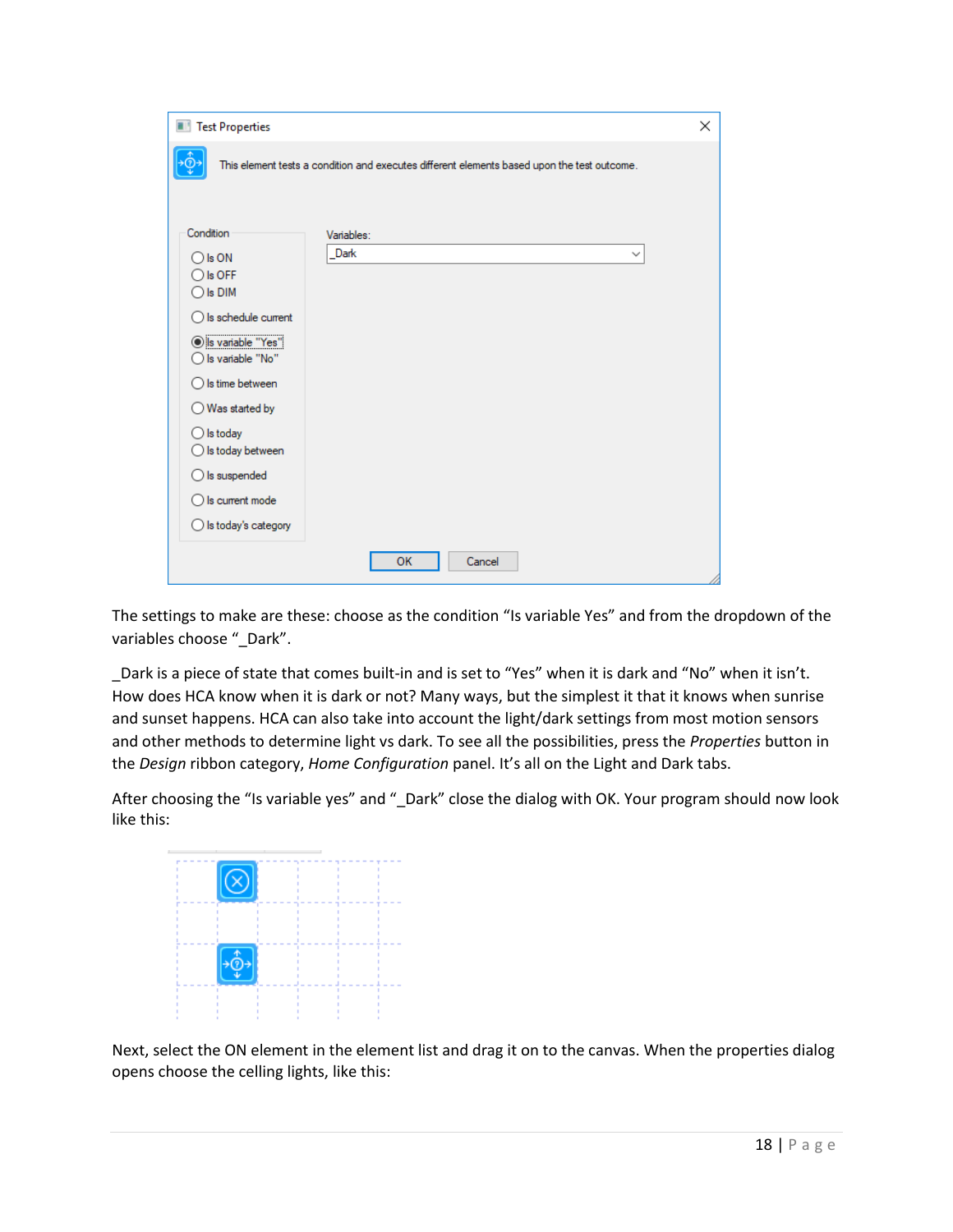|    | <b>Dell</b> On Properties                                                              |  |
|----|----------------------------------------------------------------------------------------|--|
| ON | This element turns a device, group, or room ON, or starts a program with an ON trigger |  |
|    | Device, Group, Room, or Program:<br>Dev: Kitchen - Ceiling Lights                      |  |
|    |                                                                                        |  |
|    | Cancel<br>ок                                                                           |  |

Next, select the DIM element in the element list and drag it on to the canvas. When the properties dialog opens choose the celling lights and 40%. Like this:

| Dim Properties                                                   | x |
|------------------------------------------------------------------|---|
| п<br>This element changes lighting illumination level<br>DIM     |   |
| Device:                                                          |   |
| Dev: Kitchen - Ceiling Lights                                    |   |
| 40<br>Set illumination level at<br>percent                       |   |
| 0<br>$\bigcirc$ Reduce illumination level by<br>percent          |   |
| $\bf{0}$<br>$\bigcirc$ Increase illumination level by<br>percent |   |
|                                                                  |   |
|                                                                  |   |
|                                                                  |   |
| OK<br>Cancel                                                     |   |

The program now looks like this: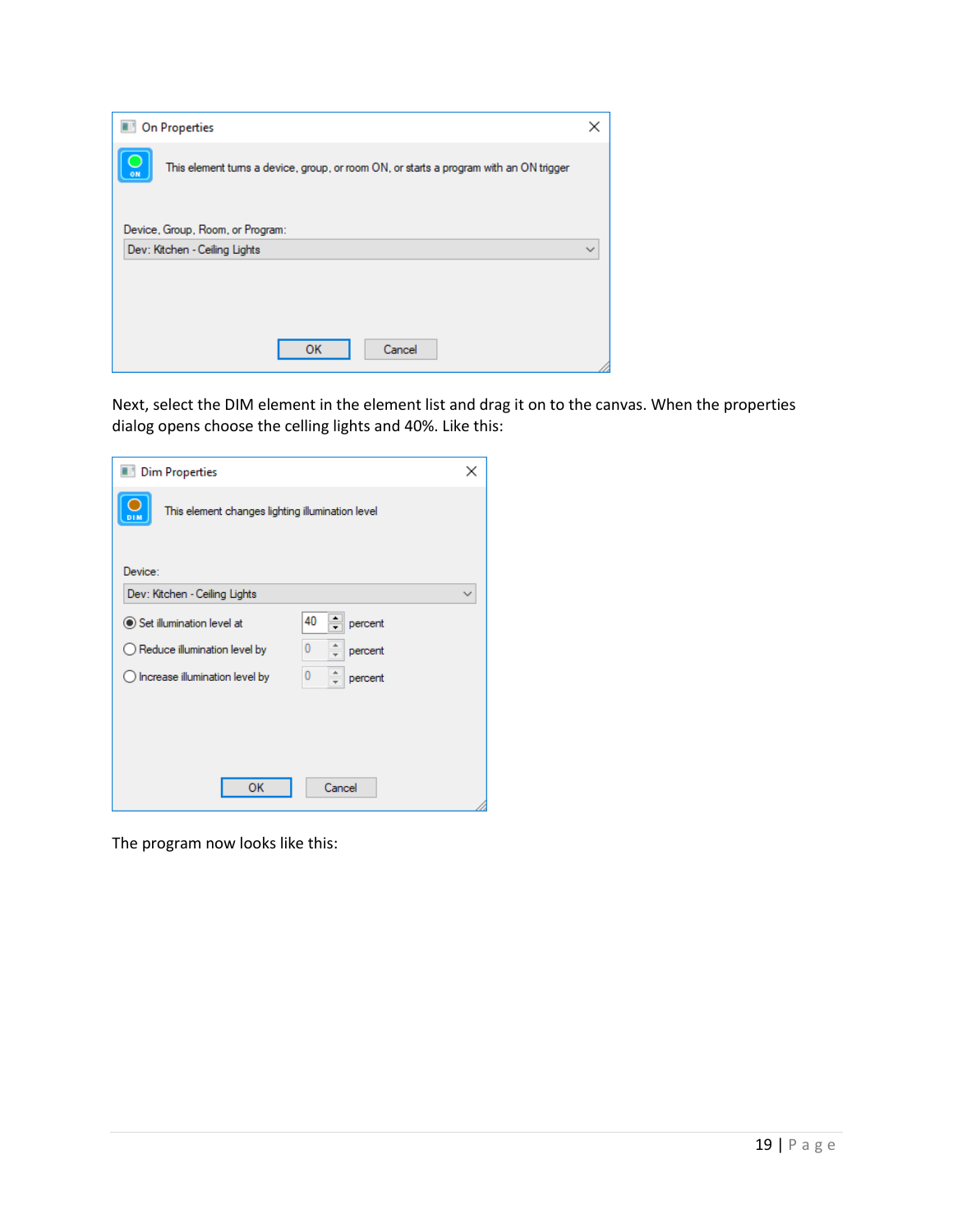

The last part of configuring this program is to connect the elements. There are many ways to do this but the simplest is to move the mouse right to the edge of an element and the mouse cursor changes to a circle with a dot in the center. When this happens press and hold the left mouse button down and drag a line to the element to connect to. Release the left mouse button and the line connecting them is drawn. Connect the elements like this:



If the arrow from the Test element to the Dim element says "No", then right-click on the DIM element and choose "Do when Test succeeds".

The key point about the Test element is that it asks a question  $-$  "Is it Dark?" in this example – and if the answer is "yes" it follows the arrow labeled "yes", otherwise it follows the arrow labeled "no".

And that's the program. It begins at the Begin-Here element, asks the question if it is dark, if it is then it sets the ceiling lights at 40%, and if not dark it sets the ceiling lights to 100%.

Almost done but the trigger that starts the program is yet to be created. To do that, switch to the "Triggers" tab and press the "Add Trigger" button at the bottom. The new trigger dialog opens.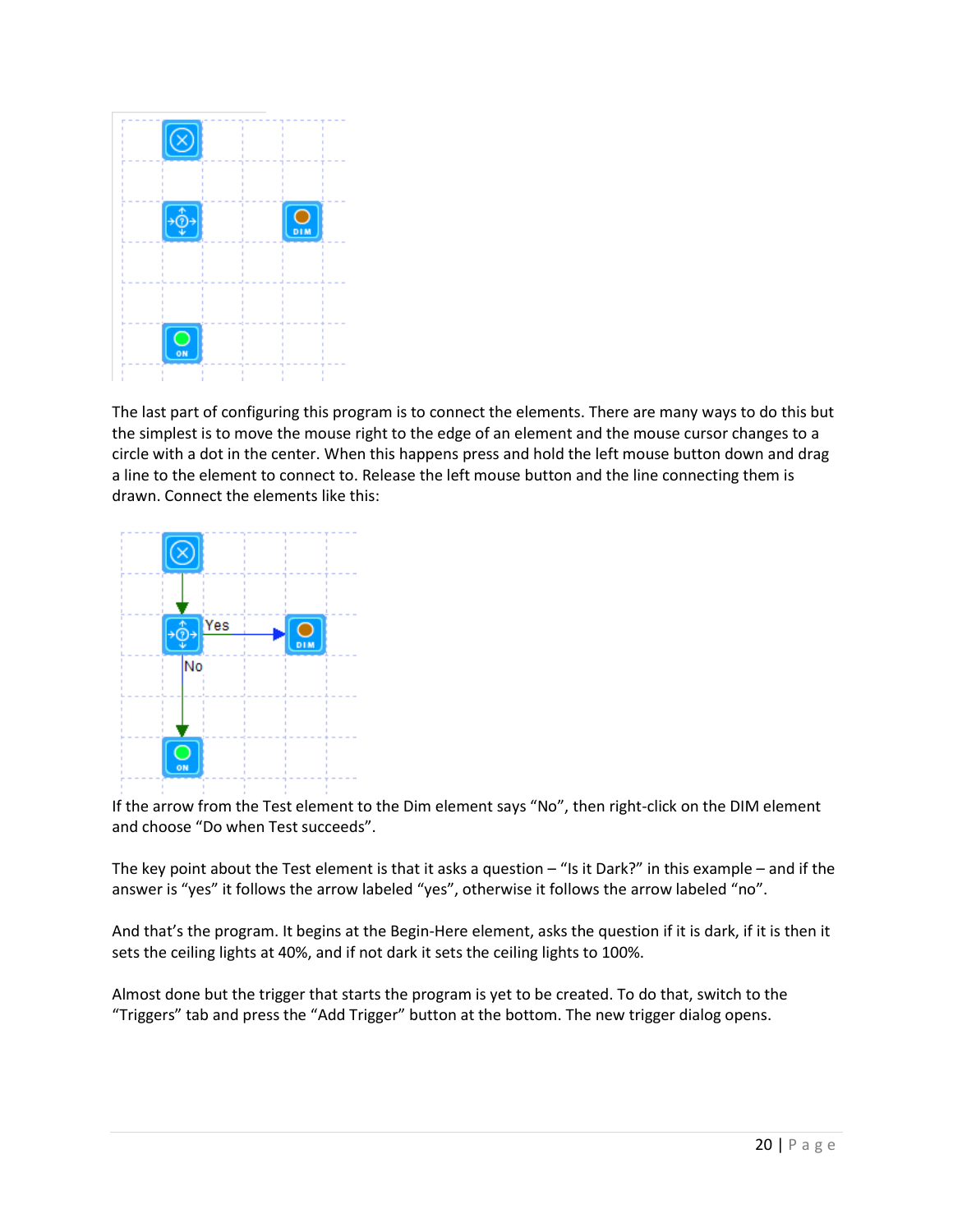| $\mathbf{x}$<br>Trigger           |                                                                                       |  |  |  |  |
|-----------------------------------|---------------------------------------------------------------------------------------|--|--|--|--|
| X10 Reception<br>Trigger Type:    |                                                                                       |  |  |  |  |
|                                   | Start the program on this trigger:                                                    |  |  |  |  |
| $[K1]$ On                         |                                                                                       |  |  |  |  |
| Address                           |                                                                                       |  |  |  |  |
| This house and unit code          | К<br>$\vert$ 1<br>$\blacktriangledown$<br>▼                                           |  |  |  |  |
| <b>The address of this device</b> | Kitchen - Ceiling Lights [F6]<br>$\overline{\phantom{a}}$                             |  |  |  |  |
|                                   | The address of any non-program member of this group<br>$\overline{\mathbf{v}}$        |  |  |  |  |
| Command<br>$\odot$ On<br>© Off    | All lights off<br>All units off                                                       |  |  |  |  |
| O Dim                             | Hail request                                                                          |  |  |  |  |
| <b>Bright</b>                     | Hail reply                                                                            |  |  |  |  |
| Status request                    | $\frac{\triangle}{\tau}$<br><b>Preset dim level</b>                                   |  |  |  |  |
| Status on<br>M                    | $\frac{\Delta}{\pi}$<br>$\frac{A}{\nu}$<br>Preset dim level between<br>11<br>and $ 1$ |  |  |  |  |
| Status off<br>∩                   | Any X10 command for this housecode and unitcode                                       |  |  |  |  |
| All lights on                     | Address alone or before any command                                                   |  |  |  |  |
|                                   |                                                                                       |  |  |  |  |
|                                   | OK<br>Cancel                                                                          |  |  |  |  |

The type of trigger to create is an X10 message from the Kitchen keypad when the first button sends an ON. When this trigger is received then the program starts. Close the Add trigger dialog with OK and the trigger is added.

| Trigger           | Edit | <b>Delete</b> |
|-------------------|------|---------------|
| <b>∃▶ [K1] On</b> | Edit | Delete        |
|                   |      |               |

To complete all this, close the Program properties by OK. This task is now complete. You should test this by pressing the A button on the keypad and see that the light comes on appropriate for the time of day.

#### Improving this program

As an aside, the program created is only triggered by an ON from the keypad button. But as you know keypads can send ON and OFF commands as the button toggles. If you want to improve the program to handle both cases, you can add a second trigger like this. Now there is a trigger for ON and for OFF.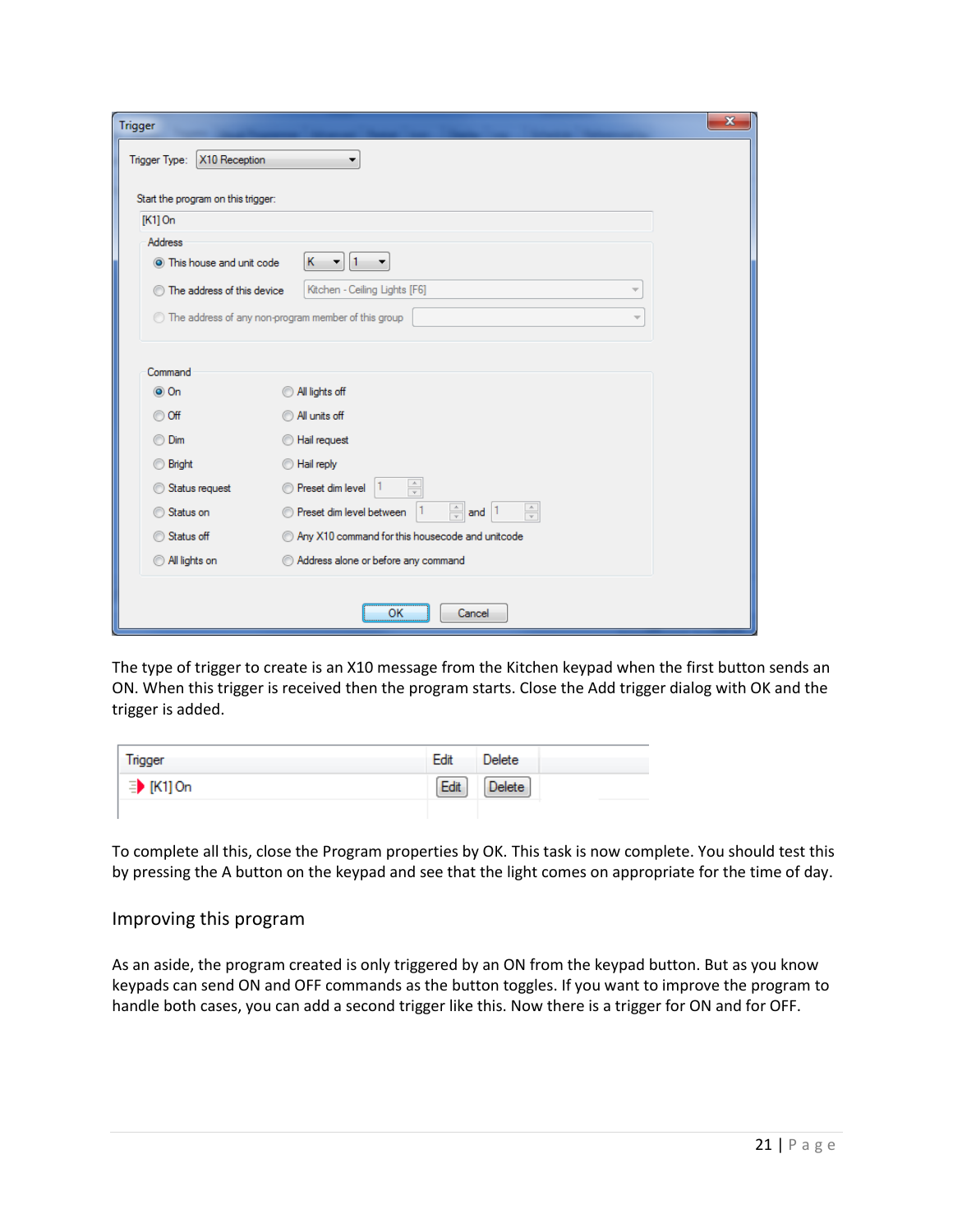| Trigger          | Edit<br><b>Delete</b> |
|------------------|-----------------------|
| <b>∃ [K1] On</b> | Edit<br>Delete        |
| ≡ [K1] Off       | Edit<br><b>Delete</b> |
|                  |                       |

And change the program to look like this:



The first Test element tests the starting trigger and if that trigger was the "ON" from the keypad button it goes to the section of the program that was created before, and if it wasn't – must have been the OFF command from the keypad button – goes to an OFF element to control the lights OFF.

| <b>Test Properties</b>                                            | ×                                                                                                                                                                                |
|-------------------------------------------------------------------|----------------------------------------------------------------------------------------------------------------------------------------------------------------------------------|
|                                                                   | This element tests a condition and executes different elements based upon the test outcome.                                                                                      |
| Condition                                                         | Started by                                                                                                                                                                       |
| Is ON<br>Is OFF<br>Is DIM                                         | Which trigger caused the program to start? All the triggers defined for the<br>program are listed.                                                                               |
| Is schedule current<br>Is variable "Yes"<br>Is variable "No"      |                                                                                                                                                                                  |
| Is time between<br>Was started by<br>Is today<br>Is today between | In addition to triggers you created for the program, there are also other conditions<br>you can test. To show those enable this option:<br>Show also Special Triggers<br>Trigger |
| Is suspended<br>Is current mode<br>Is today's category            | When Kitchen - Keypad sends On by A button                                                                                                                                       |
|                                                                   | Cancel<br>OK                                                                                                                                                                     |

Here are the properties of that new Test element. Instead of the "Is variable On" condition, it is testing for what the starting trigger was now that the program has two triggers.